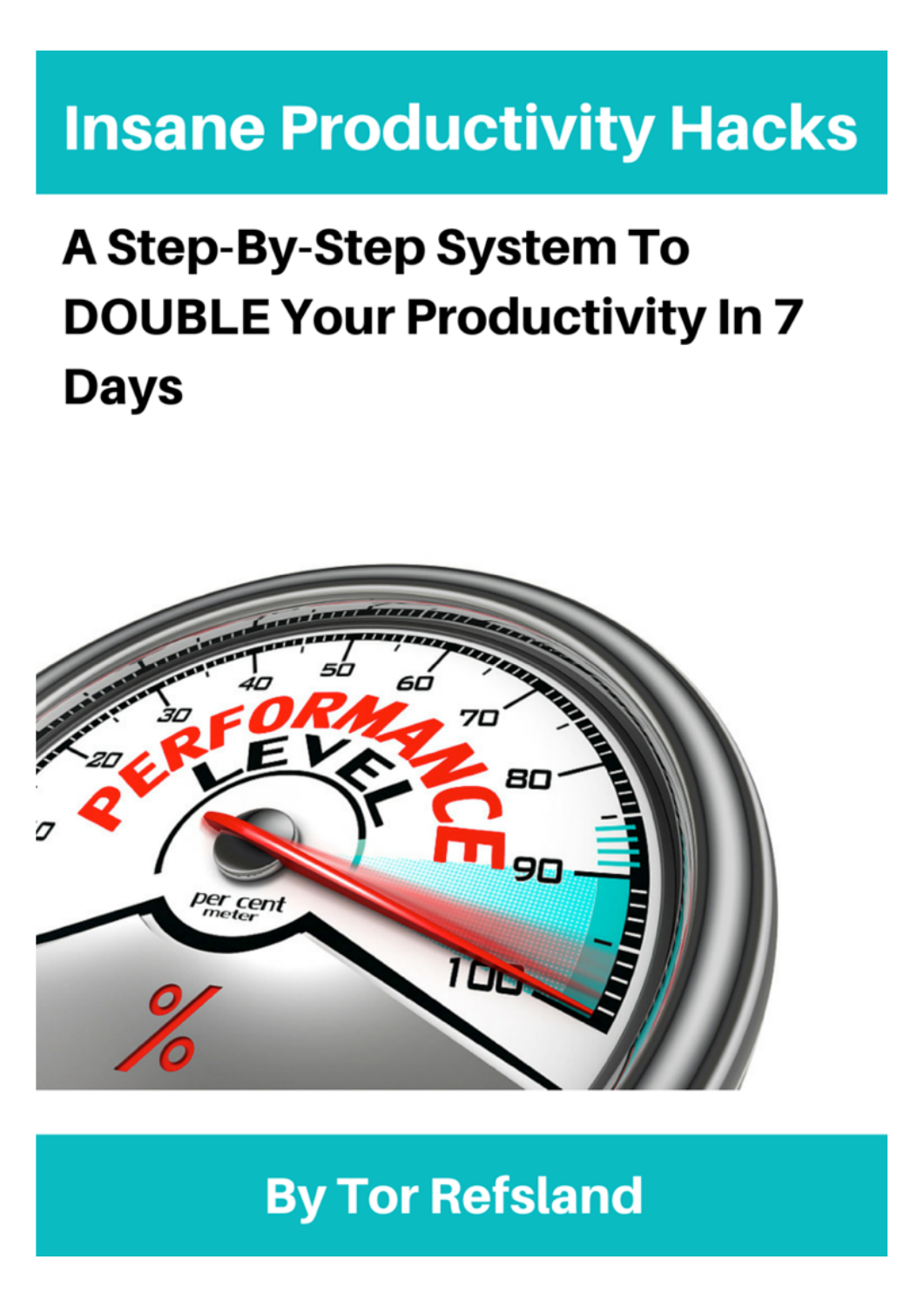### **Disclaimer**

The information contained in this guide is for informational purposes only.

No part of this publication shall be reproduced, transmitted, or sold in whole or in part in any form, without the prior written consent of the author. All trademarks and registered trademarks appearing in this guide are the property of their respective owners.

Users of this guide are advised to do their own due diligence when it comes to making business decisions and all information, products, services that have been provided should be independently verified by your own qualified professionals. By reading this guide, you agree that myself and my company is not responsible for the success or failure of your business decisions relating to any information presented in this guide.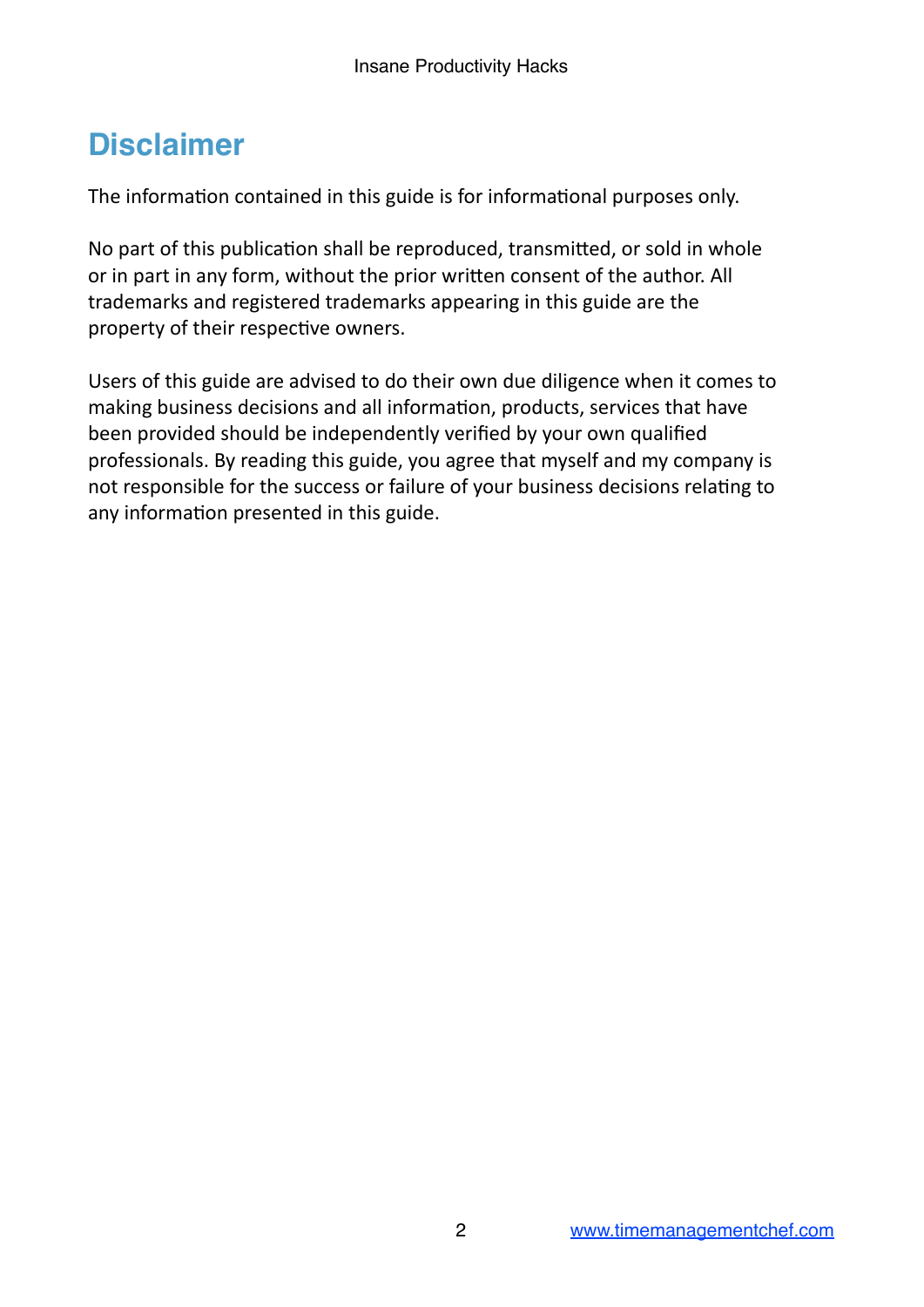## **An Introduction**

Have you ever felt this way?

It's Monday morning and your alarm clock doesn't go off.

You wake up with an awful feeling that something is wrong, but you can't quite figure out why.

It feels like you have sand in your eyes and it hurts.

Everything is foggy.

You can't remember what day it is, and you feel completely lost.

It feels like the worst hangover ever, even though you didn't drink last night.

You throw your body out of the bed, barely avoiding that your face is doing a high five with your bedroom wall.

Then you stumble towards the bathroom.

Your eyes meet the mirror...

You scream.

After acknowledging that your evening face is better than your morning face, you remember what day it is.

Your heartrate increases and you can feel the adrenaline start to pump through your veins.

Then you check your watch.

You scream again.

You realize that you have overslept by 2 hours, and no matter what you do today, you know that you won't be able catch up.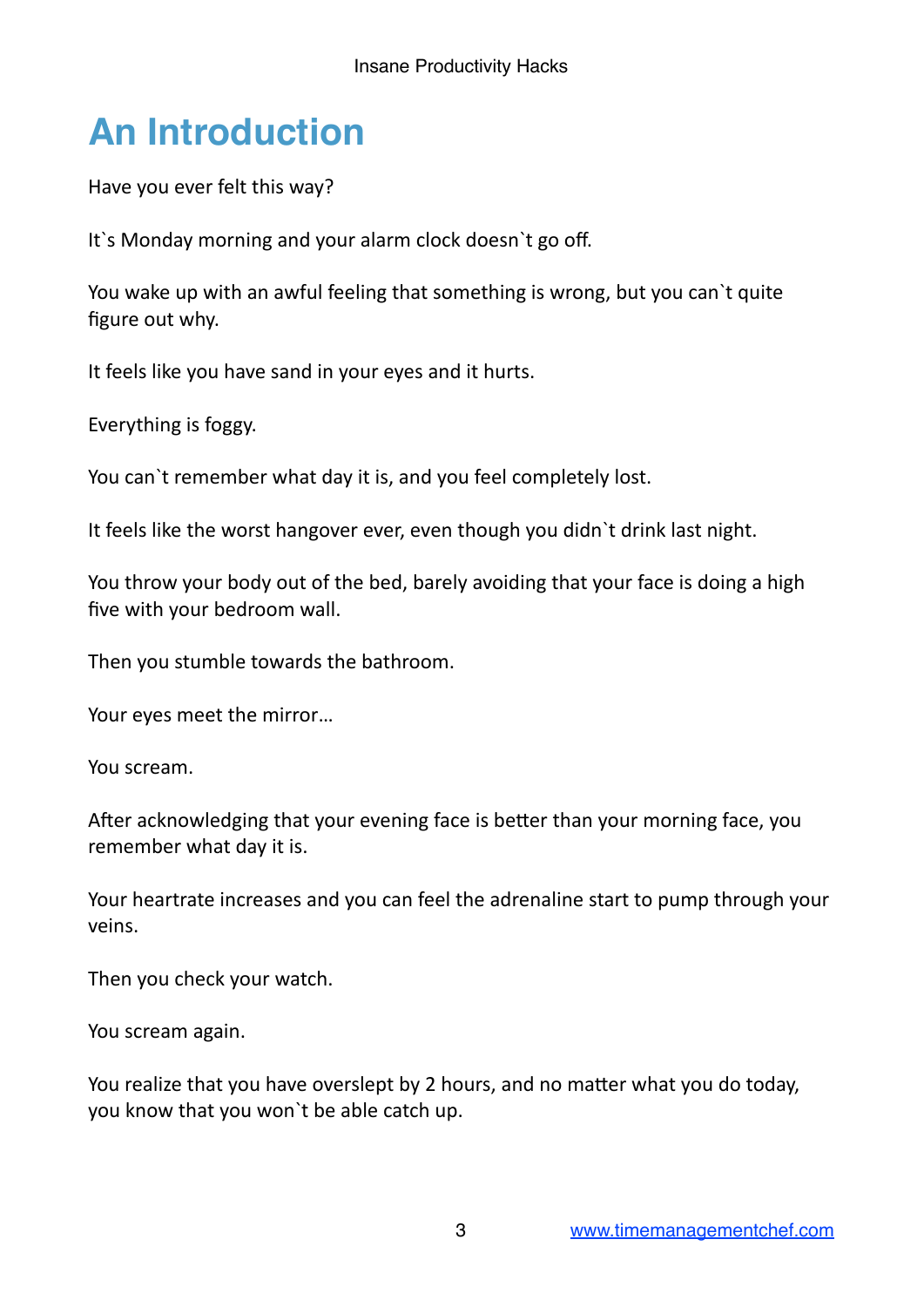#### **When reality hits you in the face**

This is how it feels like when you have a never-ending growing to do list.

It feels like you are living in a constant nightmare, where every single day feels like a Monday morning where you overslept.

And the worst part...

…you are not able to wake up.

If this sounds familiar, no worries.

I've been there too.

Then over to the good part.

There is a solution...

But hold on for a moment.

Before I will reveal the solution, I think it's good common etiquette for us to get to know each other a little bit more first.

Yes, then over to the boring part...the "me" part.

#### **Whether to pull my stuff together or die?**

I've spent several years in the corporate world, where I was working for one of the biggest companies in Norway as a system administrator for their SAP-solution (an IT system). We were running payrolls for about 30 000 people each month.

Long story short, I was the mr. Fix-it guy. I had a lot of responsibility and there were a lot of moving parts, corporate politics, deadlines, and new important tasks were falling into my lap daily.

In addition, monkeys (tasks that no one takes ownership of, and no one likes to do  $$ it's common corporate practice to hand them over to someone else as quickly as possible) were being thrown around on daily basis. The only difference was that when I got a monkey in my lap, I wasn't allowed to pass it along. I had to fix the issue.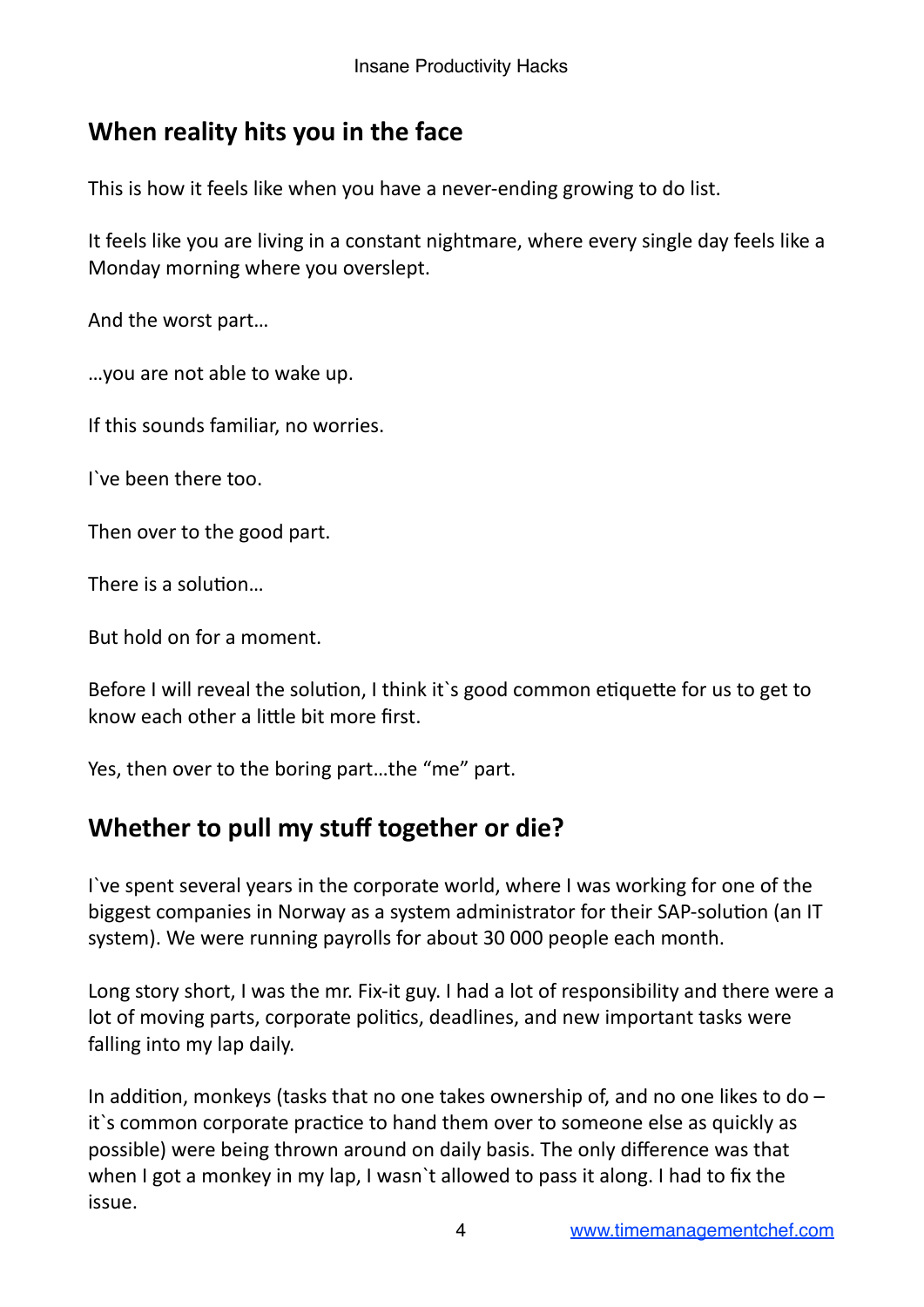In other words, a typical work environment for anyone in a similar corporate position.

Then over to the turning point in my life.

I had so much to do on my plate that my head was barely above the water.

I knew for a fact, that if I didn t pull my stuff together and start getting control of this monster, called the never-ending growing to do list, it would pull me down under the water.

It would just be a matter of time, before my career would be flushed down the toilet.

I had about a 150 % workload. 

I could have said 200 % because it sounds better.

But I didn`t.

Why?

Because I want to be completely honest with you.

The funny thing is, it doesn't really matter if you have a 150 % or 200 % workload.

Why?

Because you will NEVER be able to catch up, if you keep on doing what you are doing now.

So what did I do?

#### If you don't have a solution, create it

After reading countless of books, a lot of articles online and listening to mp3`s, I developed my own productivity system.

The system isn't magical, but it's simple, and it does work like a charm when you get the hang of it.

So just to wrap up the story.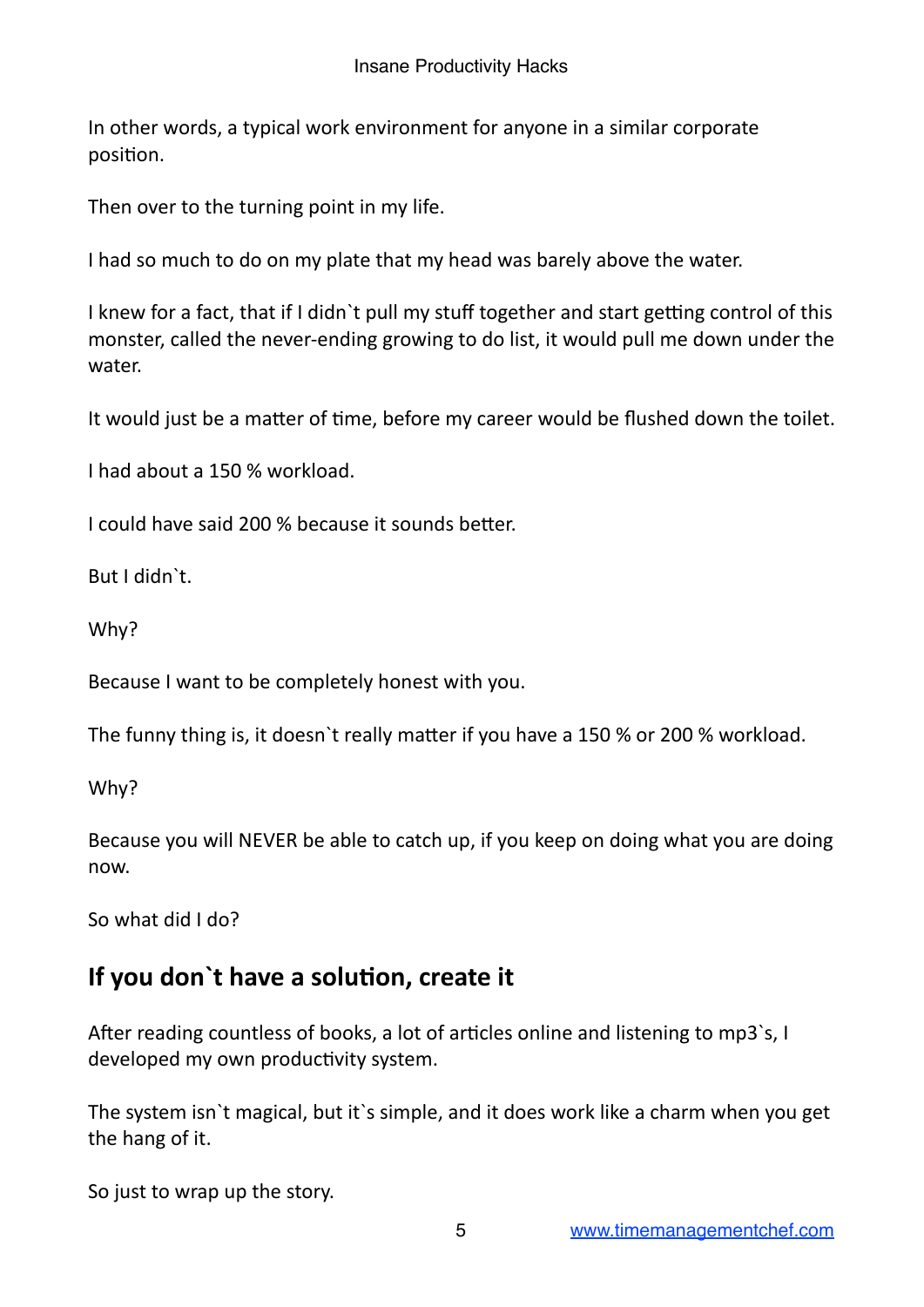I managed to keep my head above the water, and increased my own productivity with about 200 %.

But one step at a time.

I think that if you are not currently using my productivity system, which I think is highly unlikely, you should be able to double your productivity in 7 days.

The prerequisite is that you actually apply the system every singel day for 7 days.

Oh, yes, one more thing...

It does take some work on your part as well.

But that wasn't a surprise for you?

You are HERE, because you know that you have to put in the hard work in order to reap a good harvest.

Right?

If not, the system will not work for you.

However, if applied correctly, it doesn't matter if you are a blogger, freelance writer, an entrepreneur, a stay-at-home mom or a CEO.

The principles behind productivity is universal.

So, what are you waiting for?

Scroll down and check out the good stuff

Best regards,

Tor Refsland

P.S. Don't miss the little bonus on the last page.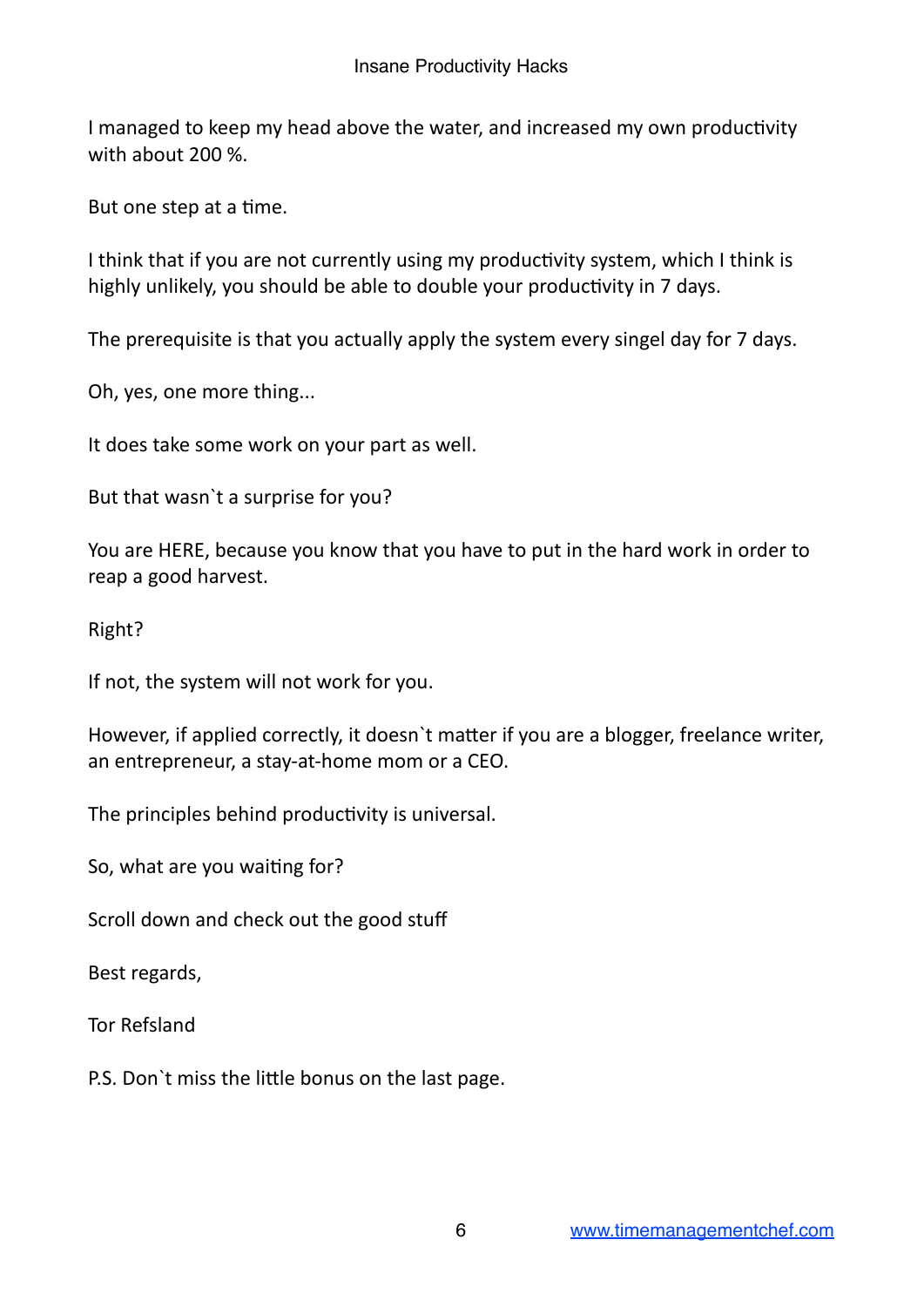## **Table of Contents**

| 1. What Is Productivity (And Why It Can Totally Transform Your Life)? 8 |  |
|-------------------------------------------------------------------------|--|
| 2. The Productivity System That Increased My Productivity With 200 %14  |  |
|                                                                         |  |
|                                                                         |  |
|                                                                         |  |
|                                                                         |  |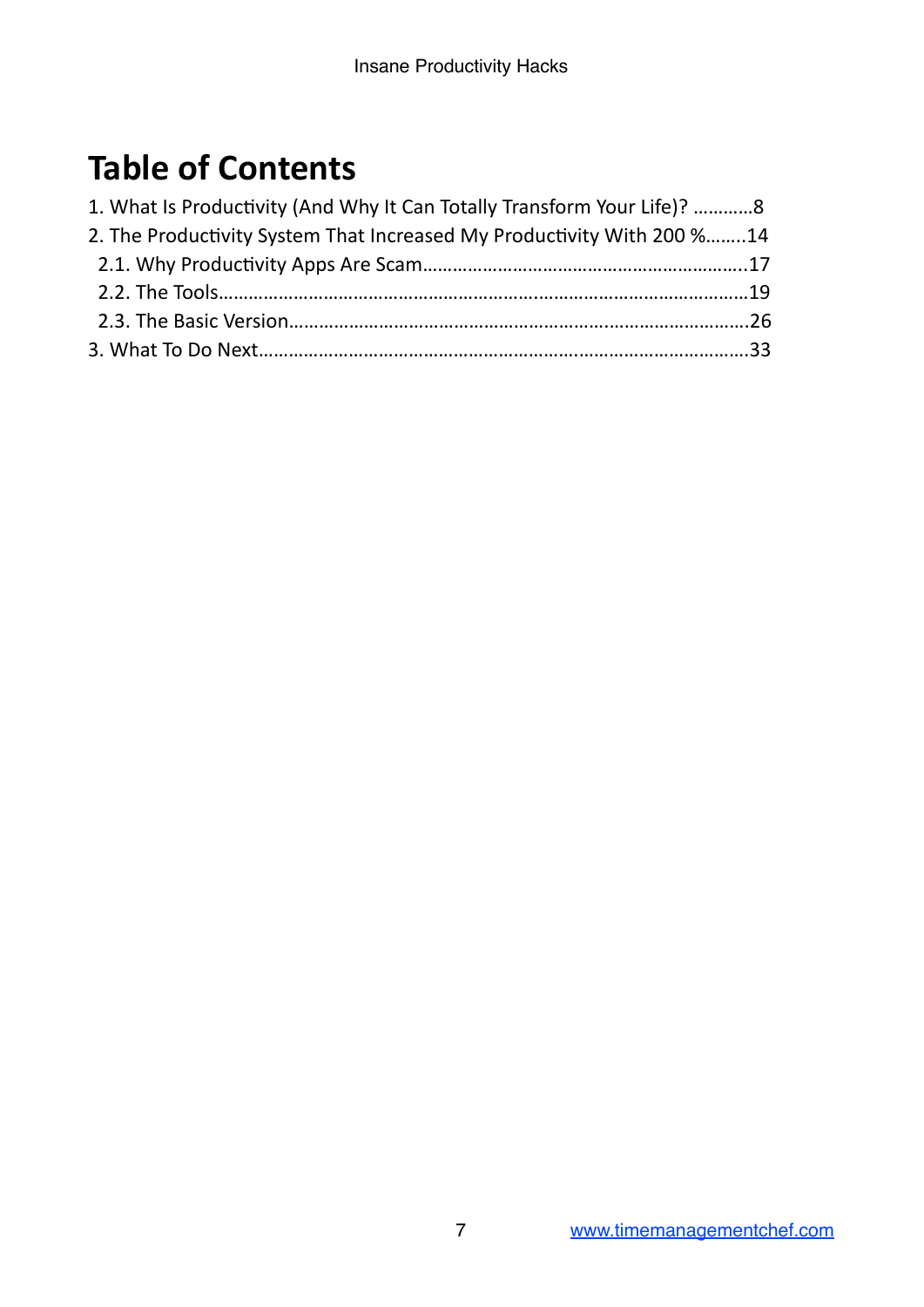## **1. What Is Productivity (And Why It Can Totally Transform Your Life)?**

First of all, let me start by saying I'm sorry.

You are thinking: "You`re sorry for what, Tor?"

Well, I'm sorry for what I'm about to do right now...

I have to push a definition in your face.

Yup, I know.

I don't like that either. But I have to prove a point.

Hang in there.

Let's just get over with it...

Here's the definition of productivity by Wikipedia.

"Productivity is an average measure of the efficiency of production. It can be expressed as the ratio of output to inputs used in the production process, i.e. output per unit of input.

When all outputs and inputs are included in the productivity measure it is called total productivity. Outputs and inputs are defined in the total productivity measure as their economic values. The value of outputs minus the value of inputs is a measure of the income generated in a production process. It is a measure of total efficiency of a production process and as such the objective to be maximized in production process."

That was perhaps a little bit boring?

If so, it's okay.

I have to admit that at the end of the definition, my brain started to think more about coffee than the eloquent definition of productivity.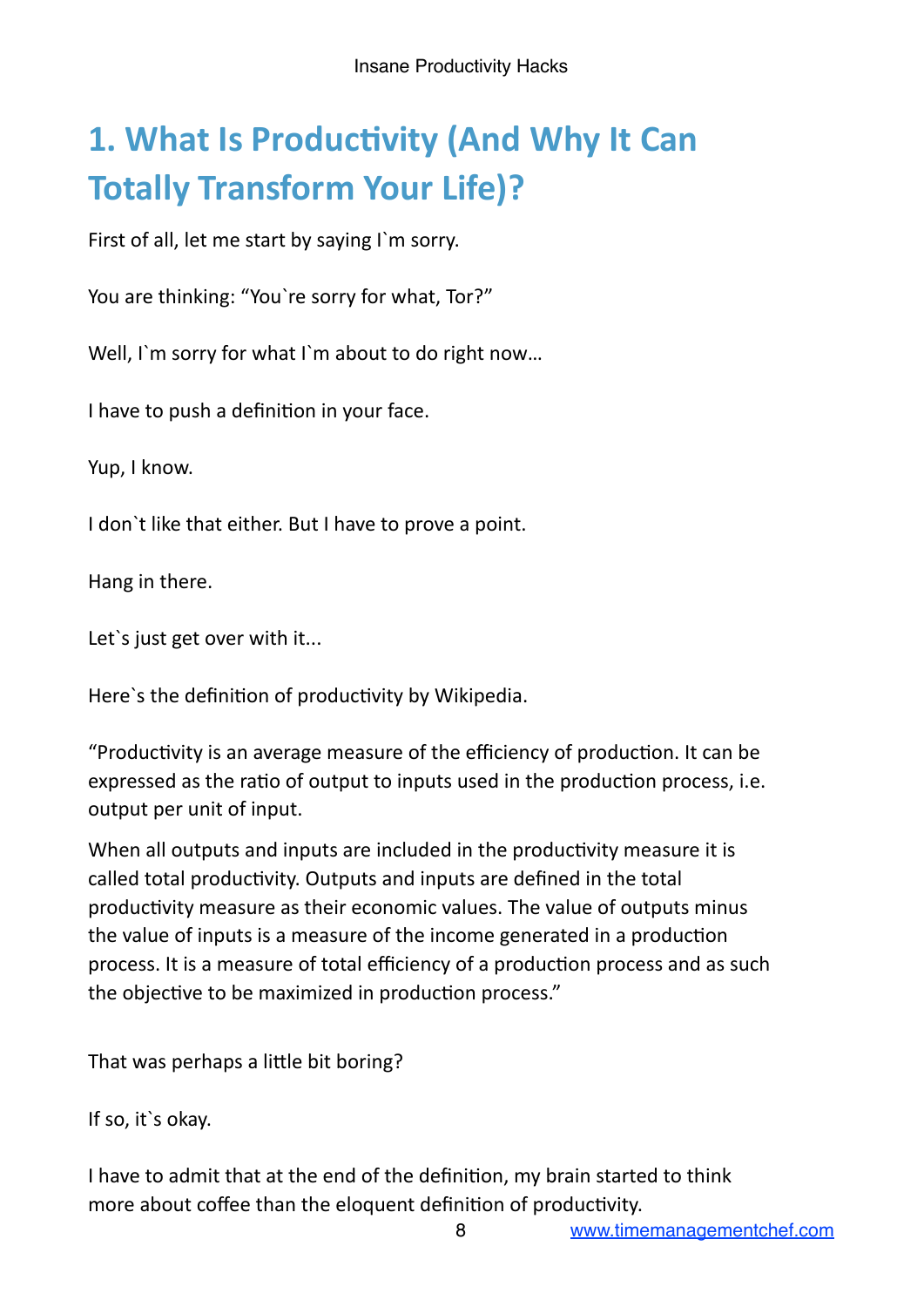Darn, now I have to go and get some coffee.

\* 5 minutes later \*

Okay, I`m back.

Note to self: if I have ever trouble sleeping, I should perhaps starting reading definitions on Wikipedia.

I think that one of the reasons why the majority of the people may not be THAT interested in productivity is that they think it sounds boring.

Let's say it out loud: productivity.

Hmm... I have to admit, that does have a little dozing effect.

I have to take another sip of my coffee.

In addition, they may also have some negative references to the word.

Perhaps their former boss was a complete ass (excuse my French), and he was a total productivity geek.

On the other hand, maybe there was a time when you were young and innocent, and you had been Googling the word productivity.

And to be quite honest, you found it a bit fascinating.

Then it happened.

You went on a date.

You found out the hard way...that productivity shouldn't be your leading topic on the first date.

When you mentioned the word productivity, your date looked at you with disgust.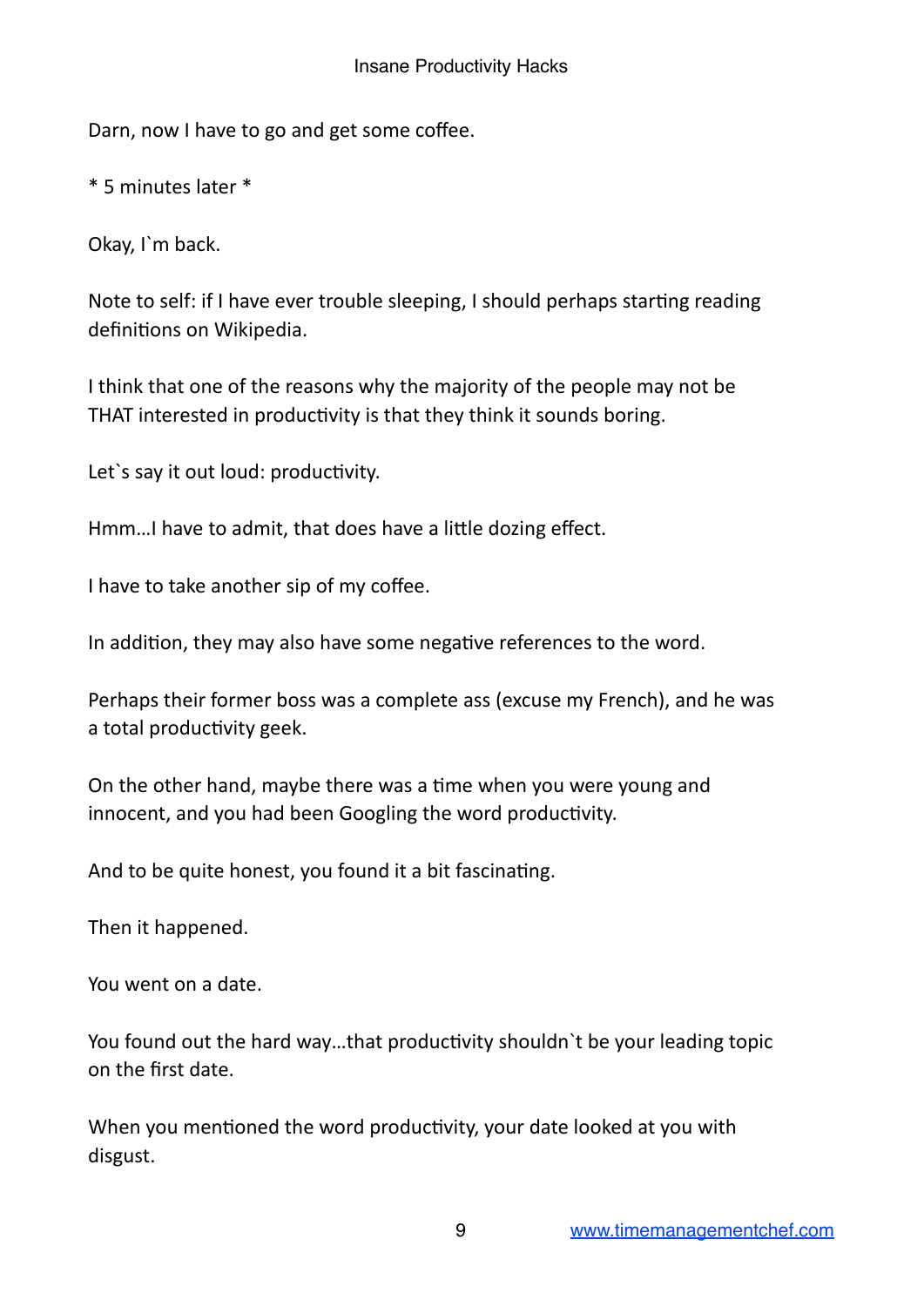It was like you suddenly was a limping version of Quasimodo (the hunchback) with tomato soup covering your face.

So reality hits you in the face, and it finally dawned on you...

...that talking about productivity on the first date, could turn out to be very unproductive for your future generations.

Yeah, I know it was a poor joke.

Anyway, my point is that whatever your previous experience with the word productivity is, you have to put that aside.

Why?

Because I will show you the flip side of the coin.

#### What if you could free up more time and spend it on what **you** love to do:

- be with your family

- spend more time with your good old friends that you haven't seen for ages

- go to a concert

- go on vacation to a tropical paradise (or a really cold place, if that's your thing)

- get more you-time  $-$  to read a good book or perhaps just lay on the coach following your favorite football team

- get a pay raise
- get a new job
- work on your part-time business, so you can quit your full-time job

- get increased income in your current business, so you can afford to hire more people, and get your time back

- buy the luxury watch or shoes that you have always wanted

Do you start to understand where I am going with this?

Of course you do, it's all connected to productivity.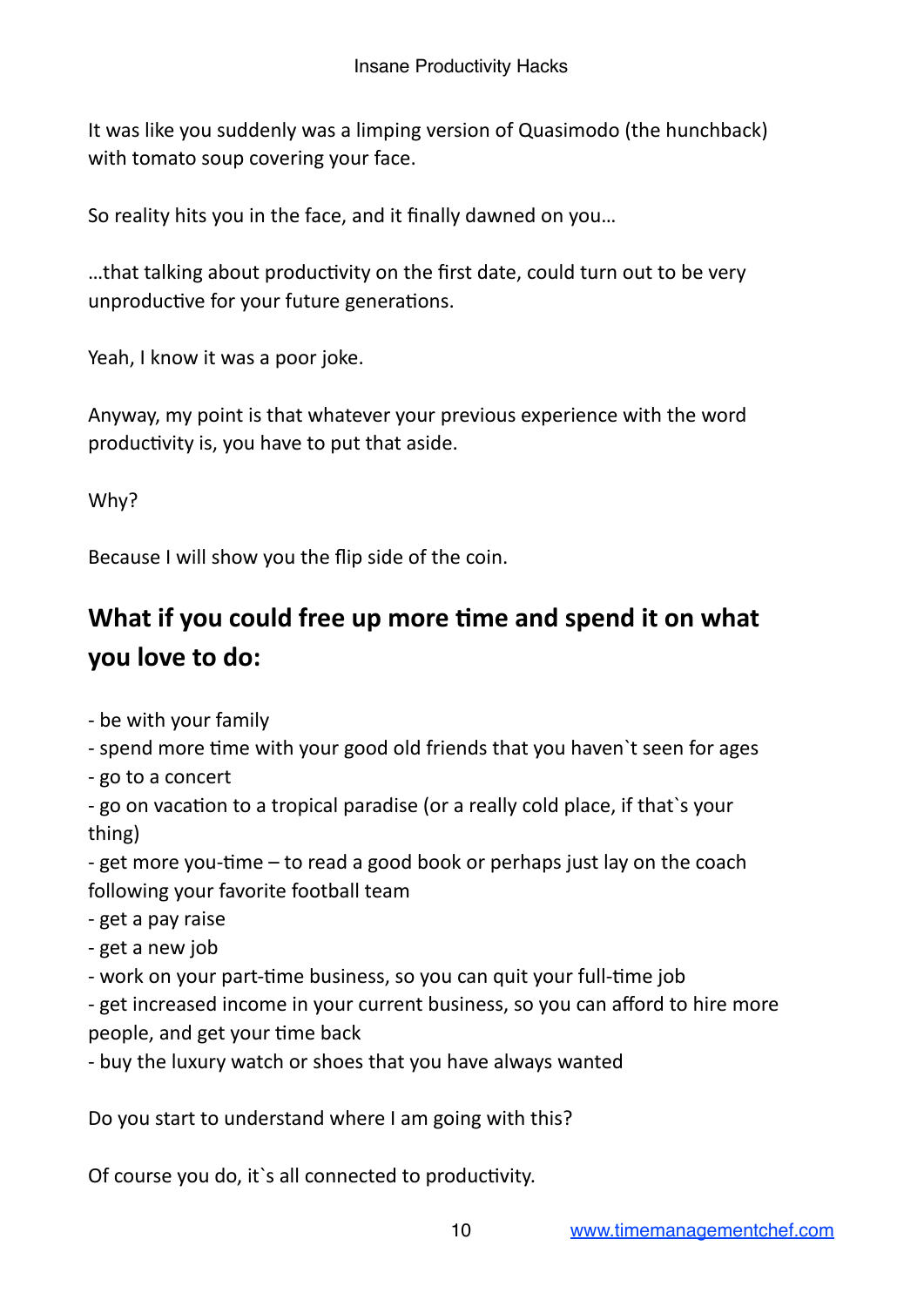Despite all people have 24 hours in their day, some people have achieved their dreams, while others have not.

The only big difference between a successful person and a person who isn't, is how they have spent their time...

Productivity is key to get the life you want and reach the dreams that you have.

Through productivity dreams will no longer just be dreams, they will be longterm goals, which you will work towards to achieve.

#### **My definition of productivity is simple**

Tor`s productivity formula Time Management x Goal Setting = Productivity

The amount of time you put in and the amount of important goals that you achieve, will be the total sum of your productivity.

#### There are two ways to increase your productivity:

A. Reduce the amount of time spent on achieving your goals.

B. Increase the amount of goals achieved, while NOT spending more time.

The best way, if you want to turbocharge your productivity, is of course to incorporate both of those steps.

You will increase the amount of goals you achieve, while at the same time reduce the total amount of time spent.

That is how I was able to improve my productivity with 200 %.

Step 1: Double my productivity by reaching twice as many goals, without increasing the amount of time spent.

Result 1: productivity increased with 100 % (doubled).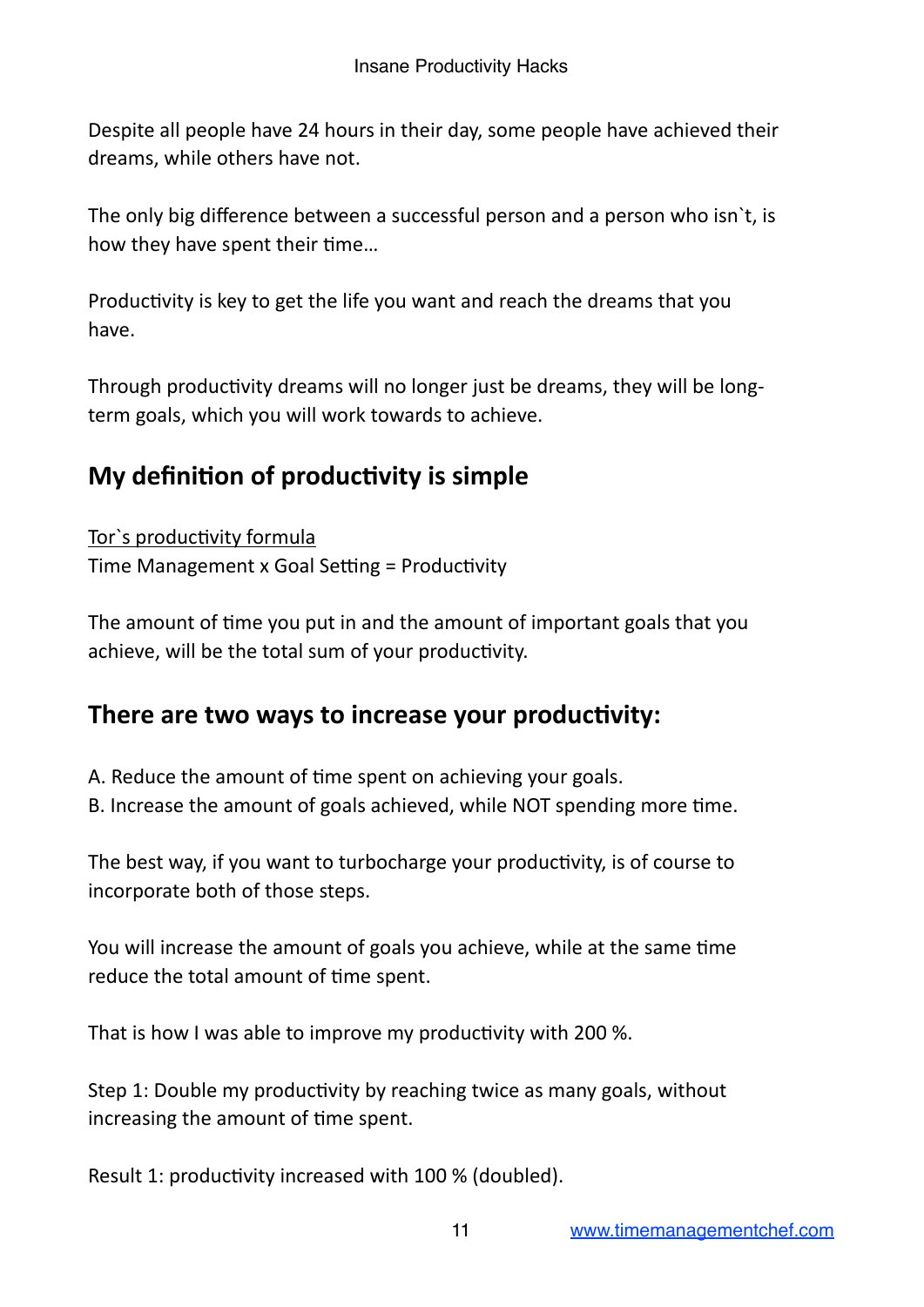Step 2: While maintaining step 1, I was able to continue delivering the same output by reducing the total amount of time spent by half.

Since I was able to perform the same output in half the time, it would again double my productivity.

Result 2: productivity increased with 100 % again (doubled).

In total, I had now doubled my productivity two times. Which means that I had quadrupled my productivity.

Therefore, in total, my productivity had increased with 200 % (x 4).

How awesome would it be to become 4 times as productive as you are now?

Trust me, I can tell you that it's very awesome.

This can be applied to your personal life as well as in your work or business.

#### **Regarding making changes in your life and reaching your** goals, the following 4 questions are crucial:

- 1. Which goal do you want to achieve?
- 2. Will that goal bring you closer to your dream (long-term goal)?
- 3. What do you have to do to achieve it? (Resources: effort, time and money)
- 4. Are you willing to sacrifice what is needed?

For more information about how to reach your goals, read this post.

So to wrap it up, it doesn't matter how little sexy you think the word productivity is.

Whether you like it or not, it will have one of the greatest impacts on your life.

It's up to you.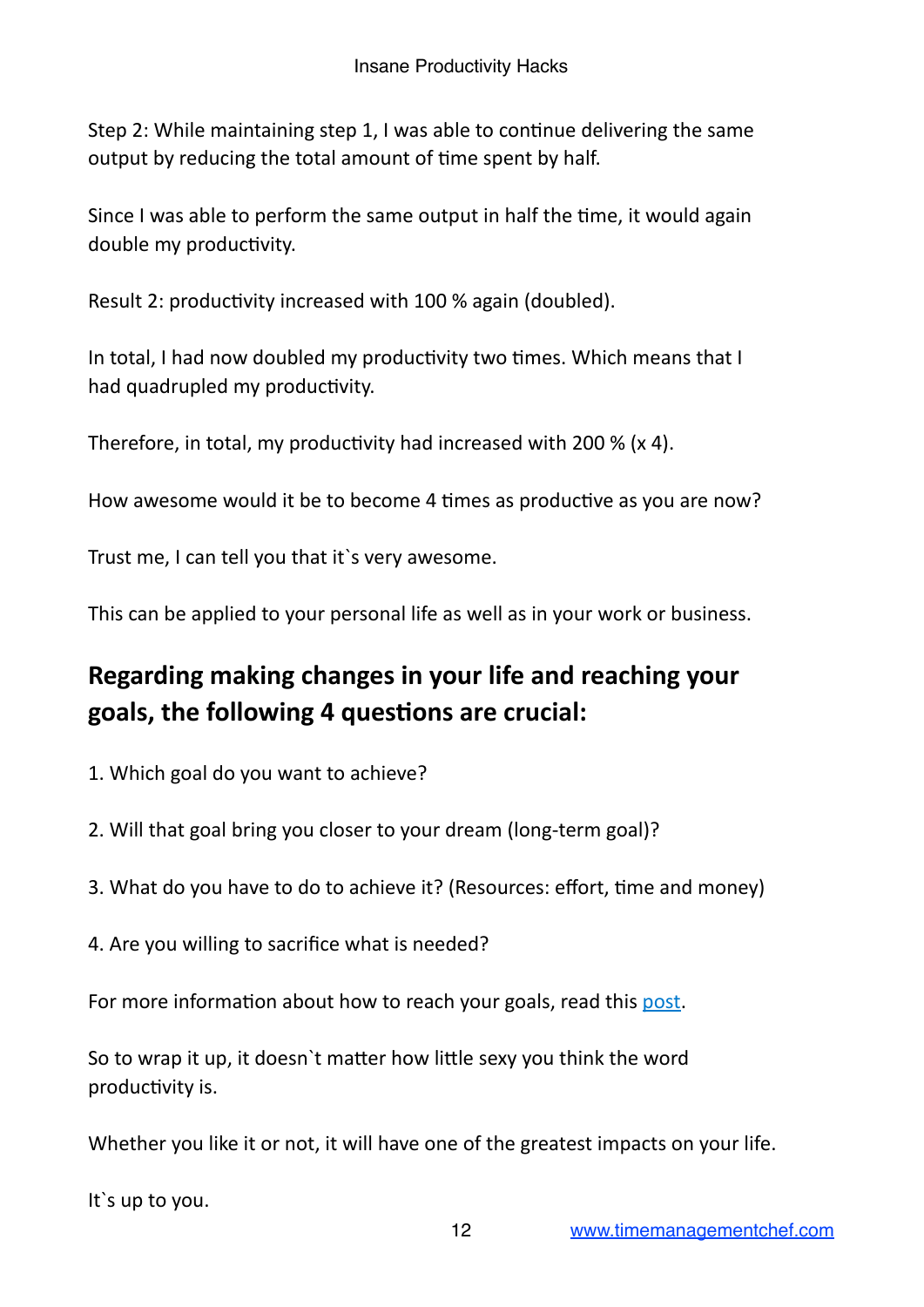Do you want to become more productive and get the life you deserve?

Good, then it's time to get down and dirty (yes, by that I mean to put in hard work).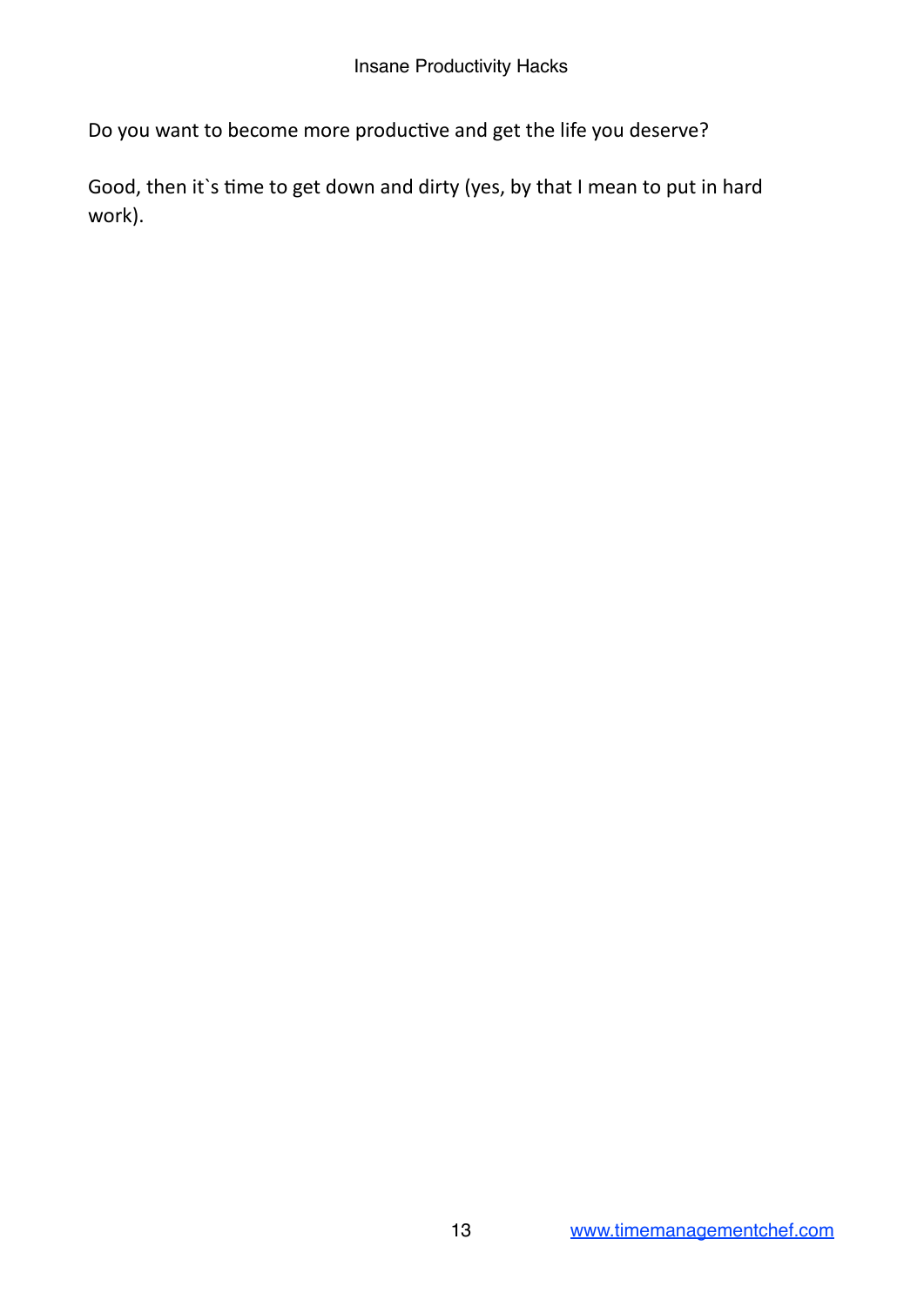## **2. The Productivity System That Increased My Productivity With 200 %**

Have you ever experienced to discover something that made a huge impact on your life?

Perhaps it was a specific technique when you were doing sports, a slightly different approach when you communicated with other people, or perhaps you found a good way to raise your kids.

Regardless of the type of discovery, the result would be the same...

You knew that your life regarding that specific area, had now been changed for the better...FOREVER.

Perhaps you think: "Argh, if I only had discovered that specific technique before, then it would have saved me for so many years of struggling..."

Don't beat yourself up about it.

It won't do you any good.

Be grateful that you got the epiphany.

There is a saying: "When the student is ready, the master will appear."

The same goes for discovering break-through experiences in your own life. You have to be ready before it can happen, and it can't be forced upon.

When you are ready, you will get the epiphany.

And WHEN that moment occurs, you might undress and wrap a white bed sheet around your body, then fetch your worn-out sandals and old herder staff (which was stashed away for such an occasion). Then you would walk down to the nearest marketplace (read mall) and start screaming: "Eureka, I have discovered it! Come people, I will teach you the new way...."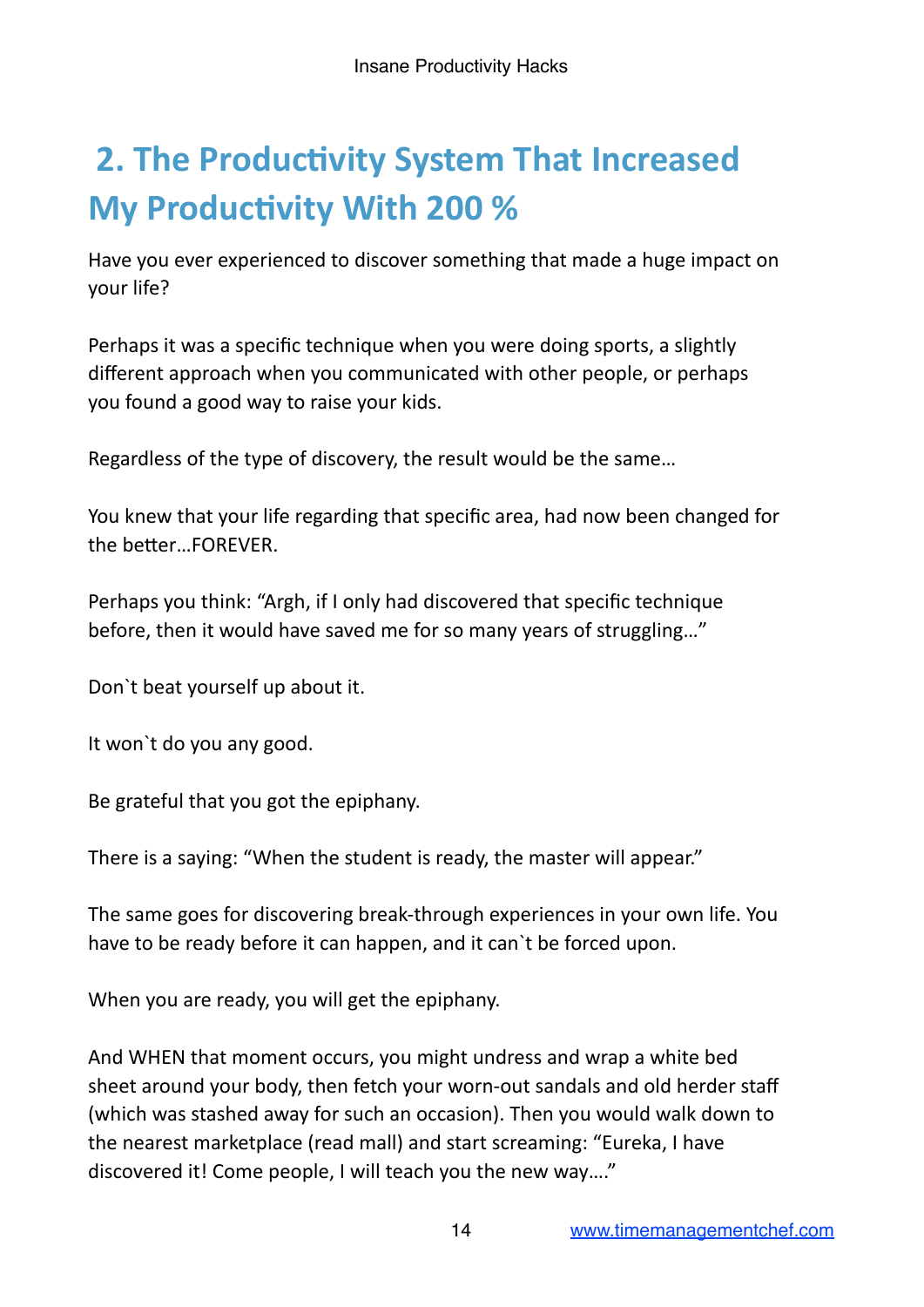Or perhaps not.

Anyway, such a discovery actually did happen to me.

As I have mentioned before, I have increased my own productivity with about 200 %. The funny thing is that my friends and colleagues did consider me as a structured, organized and very productive individual, even before that discovery.

What I did know, was that if this could make such a great impact in my life, I'm sure that it could change other people's lives as well.

#### Here are a few of the things that I managed to do with my increased productivity:

- Mentored others
- Been a part of a few start-ups
- Has spoken on stage in front of 3000 people in Nice
- Built a distribution network of 1500+ people under 2 years
- I convinced my company to cover my first car, a BMW 320d, when no one else could
- Met my girlfriend and future wife
- Earned into the six figures
- While working full-time, managed to increase my earnings through a side business by \$53,500
- Lost 13 pounds in 29 days without starving
- Went on a voluntourism trip to Guatemala and helped building a bottle school
- Escaped the rat race in order to follow my dream and start my own company
- Got 2000 targeted Twitter followers in 38 days (free traffic)

You might be wondering about how increased productivity can be related to me meeting my girlfriend and future wife, Sara.

Well, quite a lot, I can say.

But that's a story for another time.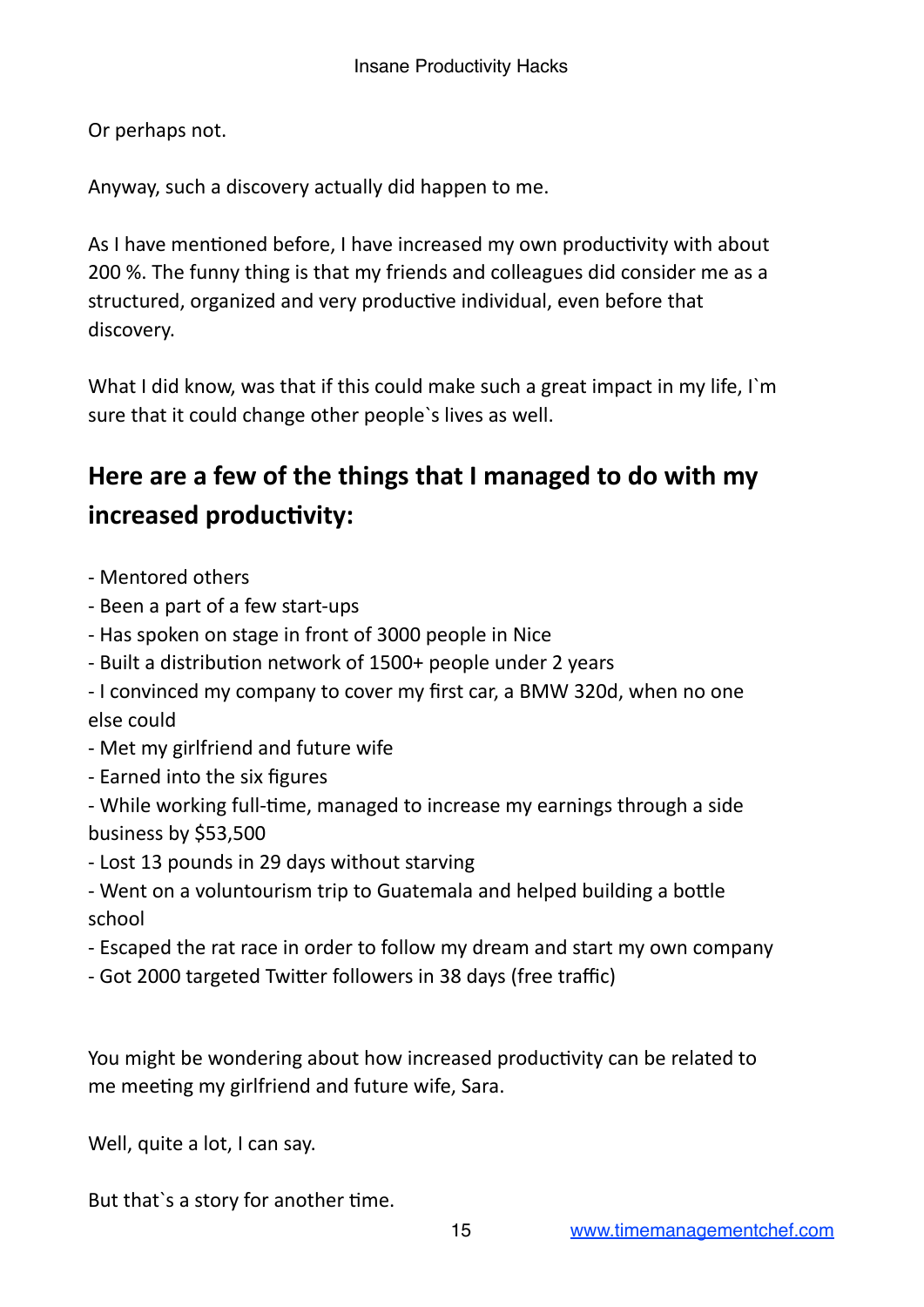So, in the next pages I will be sharing you the system that helped me improve my productivity, personal life and business.

I do hope that what I discovered will have a positive effect in your life as well.

This may sound a bit strange, but I have this weird feeling inside of me, that I was put on this earth to make changes to the world. And by that, I don't mean just to help carrying the grocery bags for an old woman.

I mean big changes.

Changes that will make a real positive difference in other people's lives.

When my days on this planet is over, my ultimate goal is that the world became a little bit better place because of my actions.

I'm certain that there's a reason why God, yes I believe in God, or the universe has spared my life 4 times. When I was a kid I almost drowned 3 times, and a few years ago I was about to fall 393,7 feet to a certain death.

Anyway, those are also stories for another time.

I hope that what I'm about to reveal to you now, will be my first step to help people make a positive impact in their lives, one person at a time.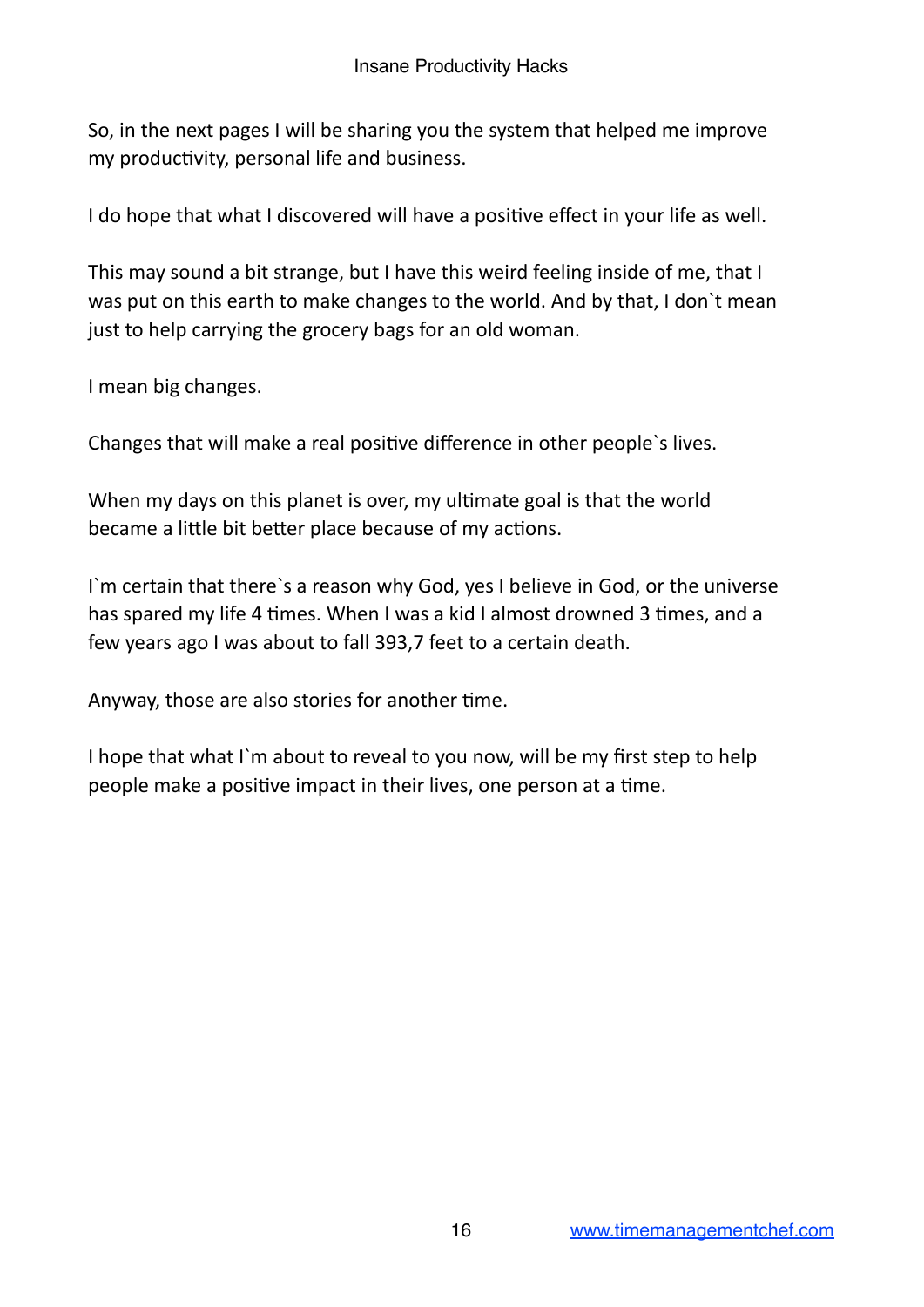## **2.1. Why Productivity Apps Are Scam**

Over the past years I`ve been on a mission.

I have dedicated a lot of time trying to find the best productivity app that exists.

Why?

Because if I can find the "perfect" fit for me, I know that it can save me a tremendous amount of time (and make me more productive).

And let's face it, if there is something that we can't get more of, regardless of our network of influential people or the amount of money, it's time.

That is why it's the most precious asset that we have.

You will never be able to get the hour that just passed, back.

My point is, spend your time wisely.

I have been reading reviews of almost all the productivity, time management and to do apps out there.

I have been testing them on android phone, iPod (same app as on iPhone), iPad and website solutions.

The best apps have been measured, tested and weighed, but they were all found too light.

#### The challenge is to find an app that has the following:

- 1. Complex enough that you can have a to do list with subtasks and timeslots
- 2. Be able to store the tasks that you have done for the sake of history
- 3. Be able to synchronize your to list with your calendar
- 4. Be accessible on any device (mobile phone, ipad, computer, etc.)
- 5. Simple enough that you will be able to use it every single day without too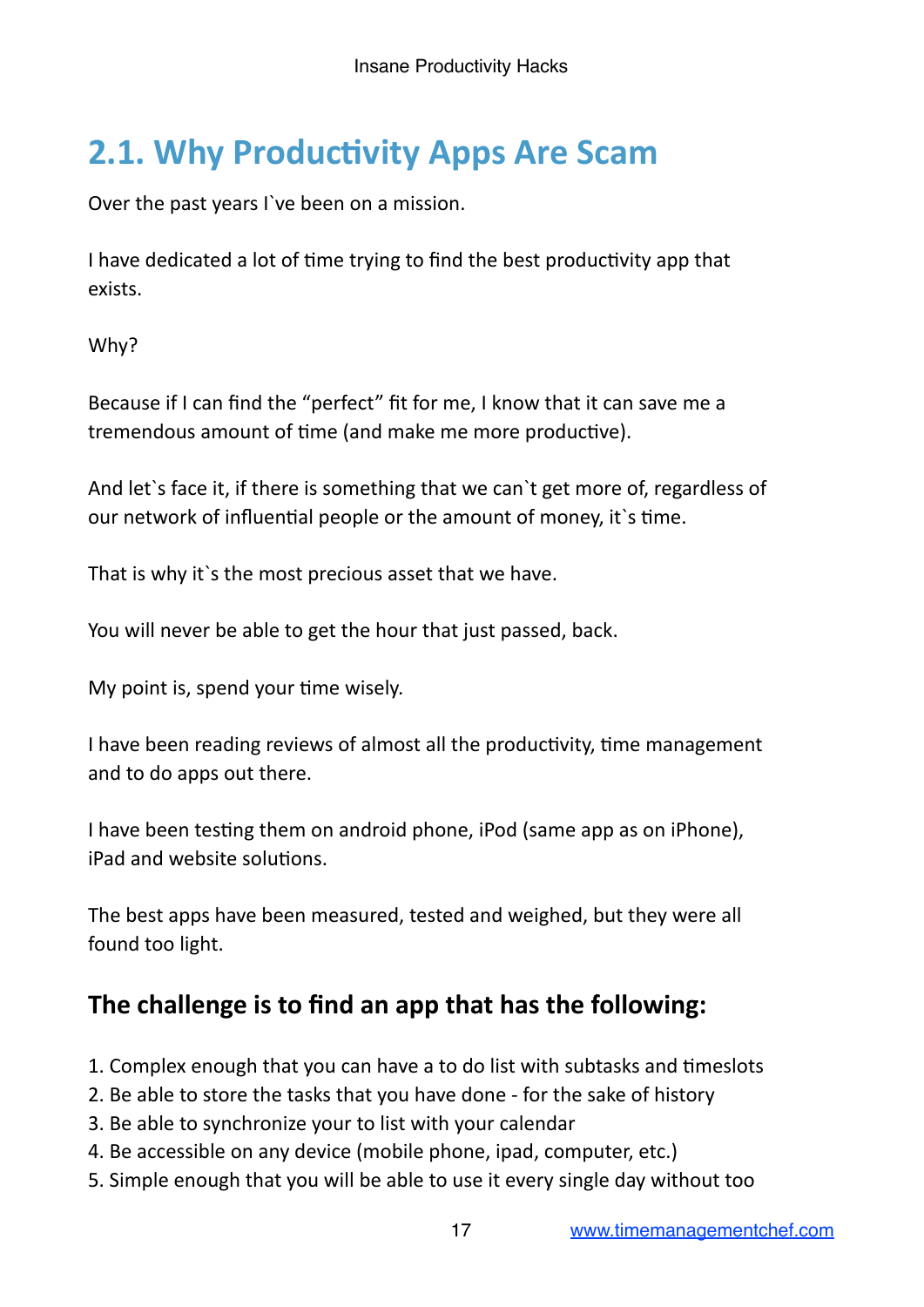much effort. One word: simplicity.

There has been a few times where one or two apps almost made it, but they were lacking two of the bullet points above.

So what happened?

To be quite honest, I got fed up.

Why the heck couldn't these guys just listen to their customers? Their users are literally telling them the KEY ingredients that will make the app the best app in the world (according to the users).

And who do we really want to please?

Yes, the customers.

So what did I do?

I got fed up by waiting, so I created my own system.

I used the system to increase my productivity with 200 %.

Yes, that means that I was able to double my productivity, but at the same time do it in half the time. The output was multiplied with 4.

Does that sound awesome?

Before I reveal the system, I will give you a quick introduction to the basic tools needed.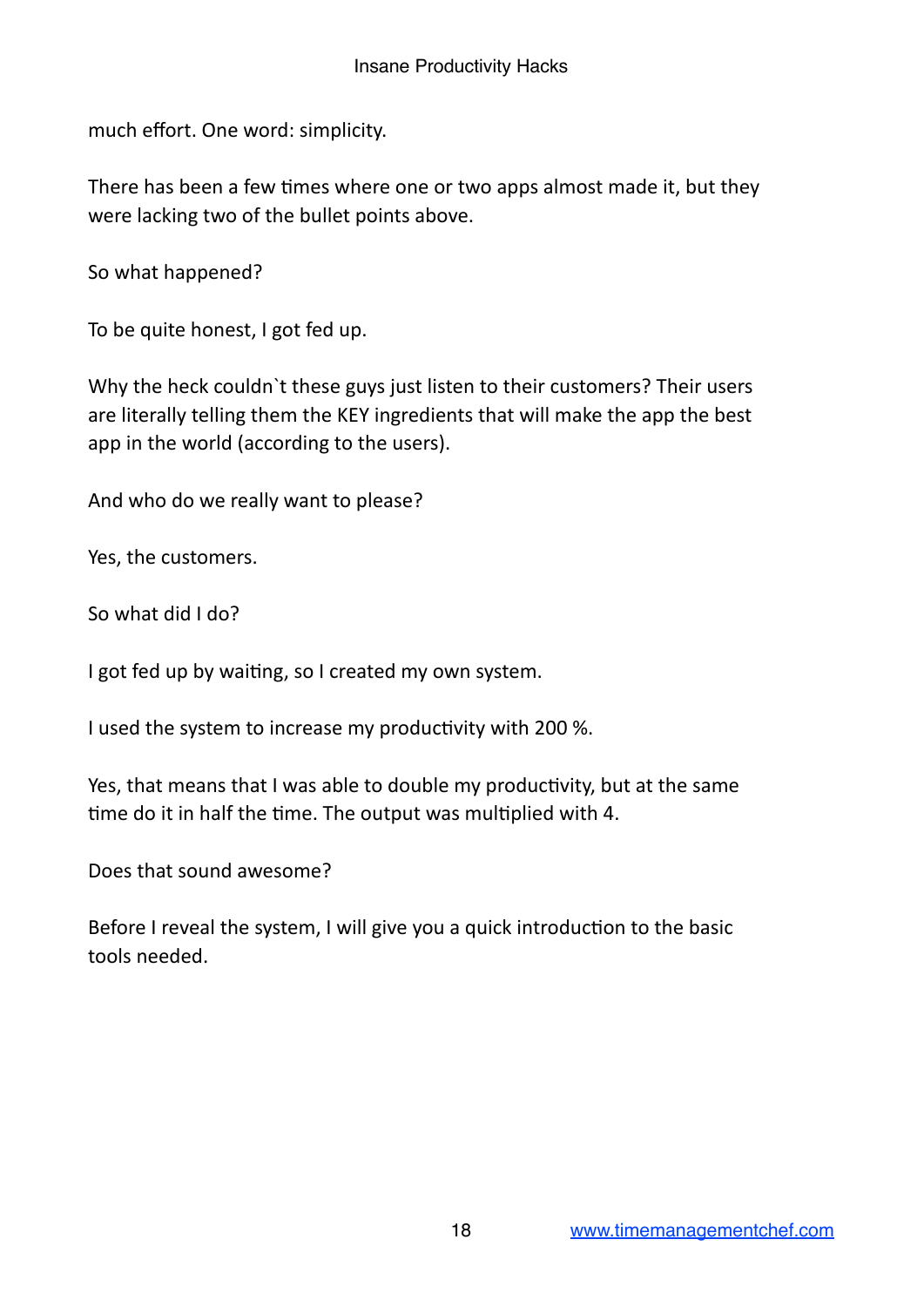## **2.2. The Tools**

Below are the 3 essential apps / programs that creates the foundation of the system.

#### **Tool 1: Business Calendar – Temporary To Do List**

I'm using an Android mobile phone, and by all the calendars I've been trying out, this app is by far the best.

If you have an iPhone or Windows phone and if you can't find the app, don't fret.

Just use the best calendar app that you can find, that covers your need.

#### **Reason for using the calendar**

The calendar on your phone will function as a temporary to do list. When you are on the go and you suddenly thinks about an important task that you need to do, write it down on the calendar app on your phone.

I add a notification on my calendar app on the specific day and time I plan to perform the task.

#### **Scenario 1**

I'm about to fall asleep and suddenly I remember that I need to pay an invoice that is due Monday next week.

Instead of being afraid of not remembering it, or having to get up to find a pen and a piece of paper to write it down, which will probably just make me more awake, I'll just write it down in the app...

...and then go to sleep.

#### **Example 1**

Day: Monday 9th of February. Time: 12.00-12.10. Activity: Pay invoice.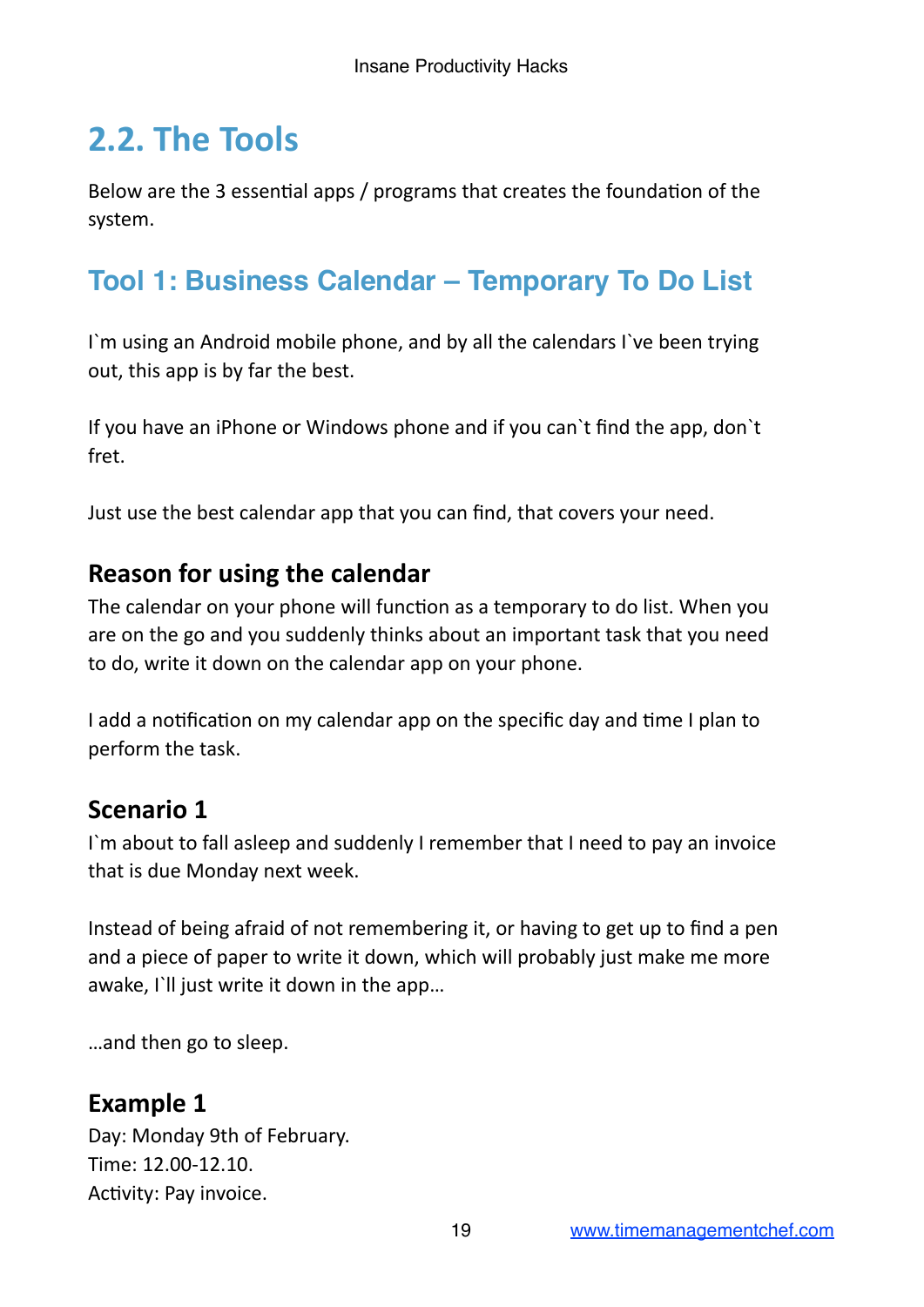I do have to admit that applying this temporary to do list method, has made me sleep even better at night.

So what's next?

The next time I will be at my workplace (with access to my computer or mac), I will transfer the task on my calendar app to the Master To Do List.

You are probably thinking...

#### **What is a Master To Do List, and where should I transfer the task?**

Great questions, indeed.

I will come to that.

#### **Scenario 2**

I'm in the car on my way to a friend, and I suddenly remember that I need to create a better landing page for my website.

What do I do?

At the first opportunity, I write it down on my calendar app. Note: do not write it down while driving! Safety first.

#### **Example 2**

Day: Friday 6th of February. Time: 14.00-15.00. Activity: Improve landing page on website.

Then I know exactly WHAT and WHEN to do the specific task.

Same procedure as in the scenario 1: the next time I will be at my workplace (with access to my computer or mac), I will transfer the task on my calendar app to the Master To Do List.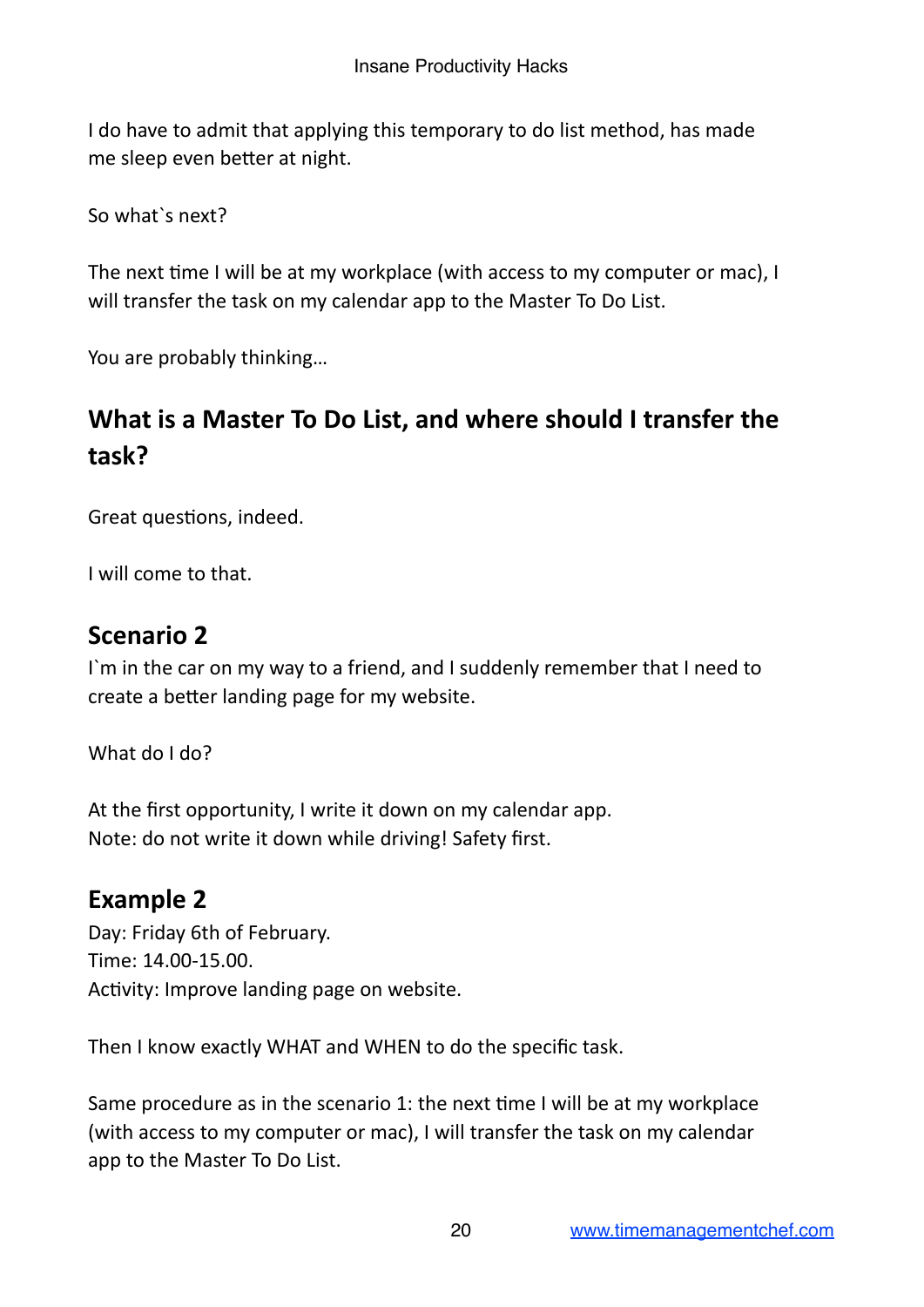Then over to the...

 \*drum roll\*

... Master To Do List!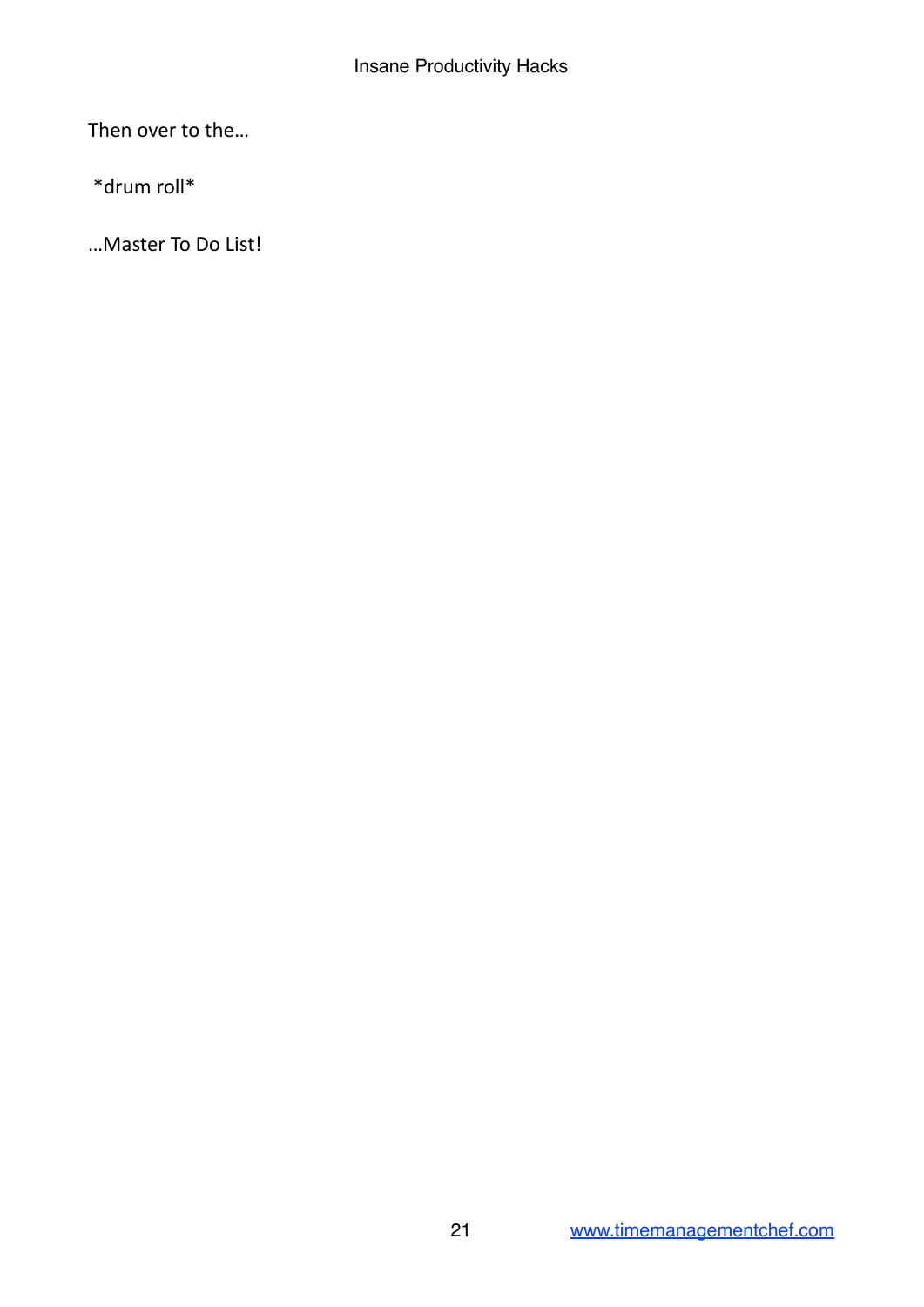#### **Tool 2: Excel Worksheet – Master To Do List**

**I** use Microsoft Excel Worksheet.

If you don't have Microsoft Office, which will include the program Microsoft Excel, and you don't want to spend money on it, it's cool.

You can download Open Office, which has the similar programs, including Open Office Excel, which is basically the same as Microsoft's version.

And the best part?

It's free.

I have tried Open Office Excel, and I do have to admit that somehow I just like the Microsoft Excel version better. But hey, that is just my personal opinion.

The system will work, regardless of which version you use. However, I would recommend using one of those two programs for the master to do list.

In addition, I have to mention that I like to access the master to do list on my computer or mac, not iPad or any other smaller devices.

Why?

Because I want to work as efficiently as I possibly can.

I'm not very patient, and I love to be as efficient as I can doing whatever task that is on my hand.

Let's do some time tracking and crack some numbers.

If I were to use twice the time to update my master to do list on iPad or any smaller device, than on my computer, the changes would be huge.

I spend at least 20 minutes per day to update my to do list on my computer. That includes adding new tasks, rearranging tasks, checking off completed tasks.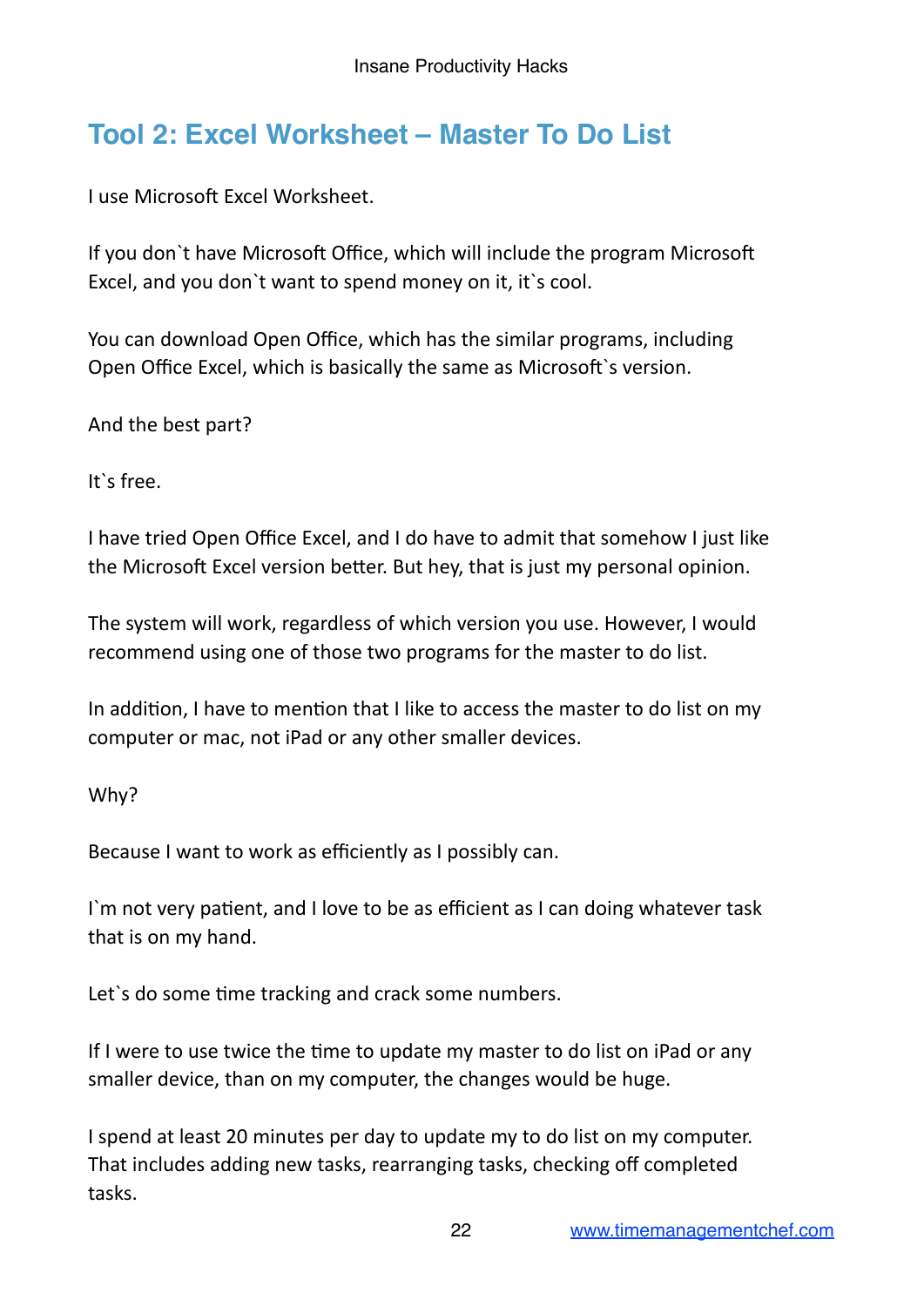If I were to use another device, I would probably spend about 40 minutes on the same updating tasks every single day.

20 minutes saved per day x 365 days = 7300 minutes.

This is converted to 121,66 hours or...

121 hours and 40 minutes to be exact.

I just have to repeat that.

I will actually save 121 hours and 40 minutes, JUST by accessing the master to do list on my computer (or mac) instead of any smaller device.

That`s insanel

If we are to calculate a workweek being 40 hours, it means that I will save 3 weeks, 1 day and 40 minutes!

Over 3 weeks!

I am sorry for being overly enthusiastic here, but I don't care.

I am so stoked.

Why?

Because when you realize that the sum of small changes will give you a great result, you can totally transform your life, one small change at a time.

By having over 3 weeks MORE at your disposal, you certainly should have enough time to change your life, if you spend it right.

#### You could for instance:

- spend more time with your family or friends
- finally start with that hobby that you never said you had the time for
- reconnect with old friends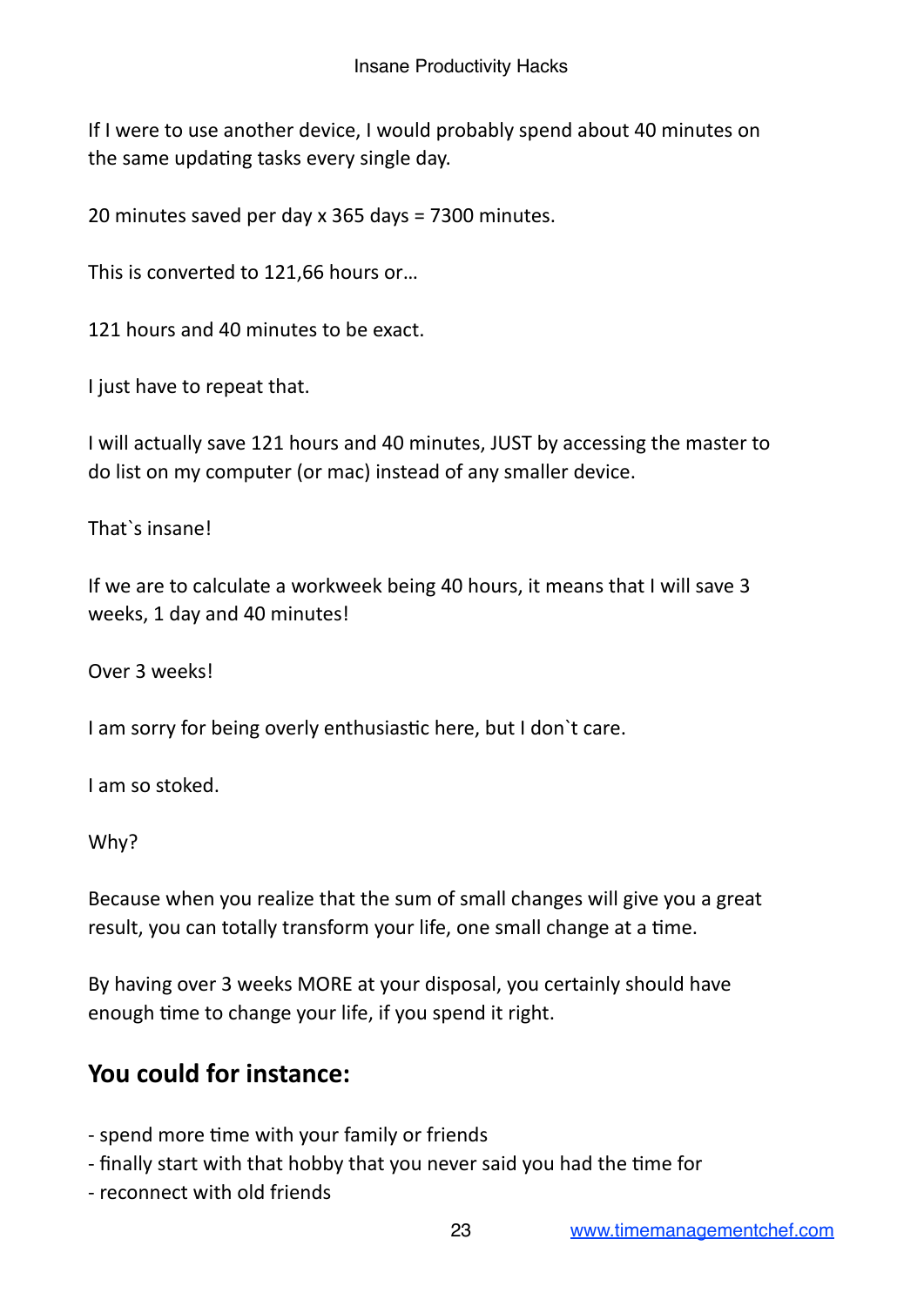- start to exercise (or exercise more often)

- travel more  $-$  visit exotic locations that you always have dreamt of
- start writing the book that has always been in your mind
- start a business on the side, and someday be able to quit your full-time job

- be able to spend the extra time studying and increase your skillset, so you will get the next big promotion

- increase the profit in your business, so you can finally afford to hire the right people (and get more time off)

The options are endless.

What matters, is what you do with your extra time.

Anyway, if you by some reason is a total ninja editing and customizing an excel worksheet on your iPad or phone, more power to you.

Just do what works best for you.

#### **Reason for using the Excel Worksheet**

Sometimes the simplest solution is the best.

I like to set up my master to do list, which will be fitting my needs, regarding the amount of fields, length of the fields, coloring and the size of the fonts.

I want customizability and a system that is easy to use.

No need to reinvent the wheel. Excel worksheet does the job.

I will cover the details on how to use excel as a master to do list in section 2.3 – "The Basic Version". 

Scroll down, it's coming soon.

Hang in there!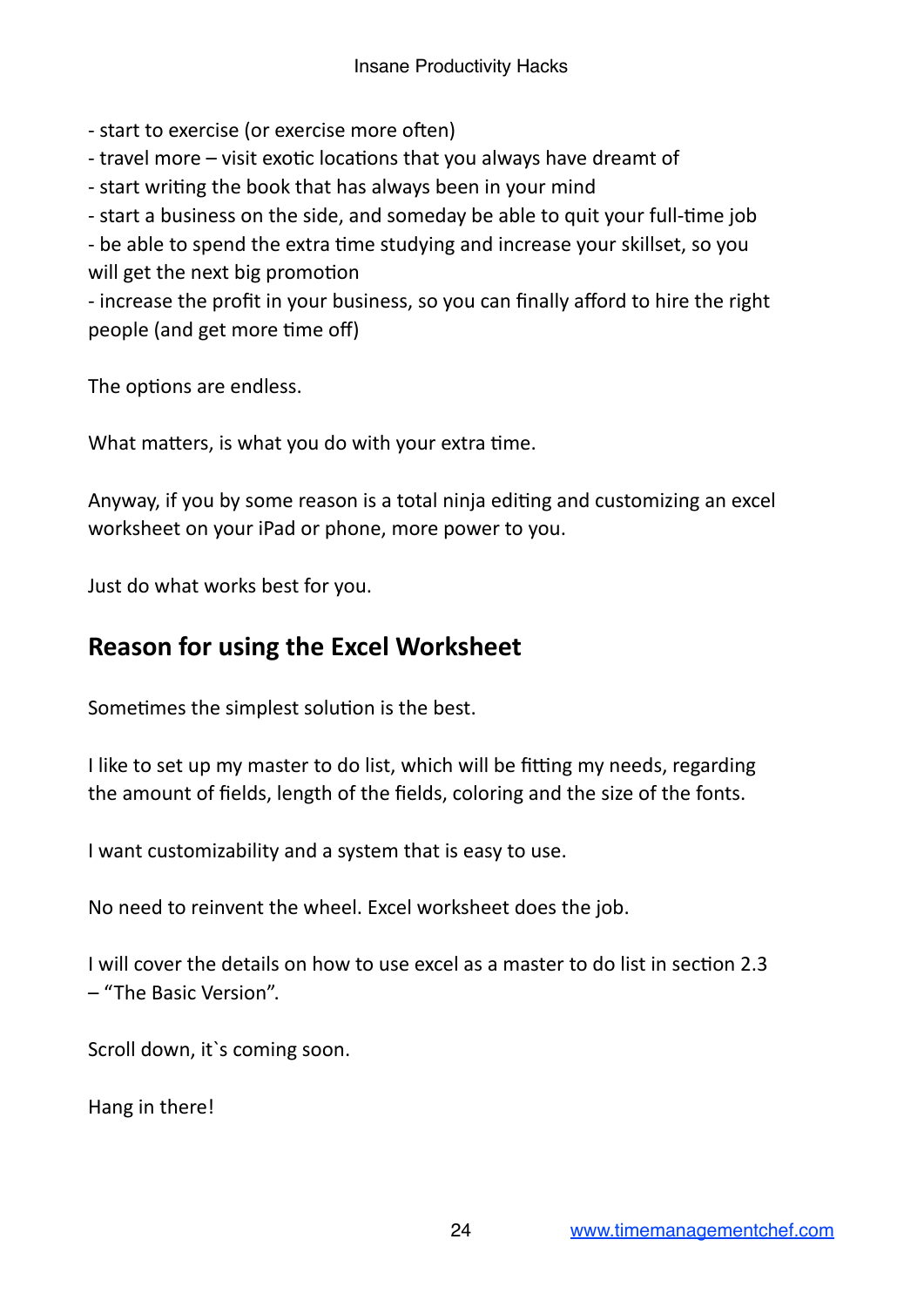#### **Tool 3: Dropbox – Storage And Synchronization**

I use the software Dropbox for storage and synchronization.

What do I mean by that?

I store my excel worksheet in the Dropbox. This means that all I need is an online connection, and I will be able to access my Master To Do List through Dropbox at any time.

And do you know what's the best?

Since Dropbox is compatible on any device; mobile phones, website or iPad, I will be able to access my Master To Do List from ANY device ANYTIME as long as I got an internet connection.

That is cool, right?

Well, you have now been very patient, and it's now time to spill the beans and reveal to you the Master To Do List I have created, which have changed my life in so many great ways...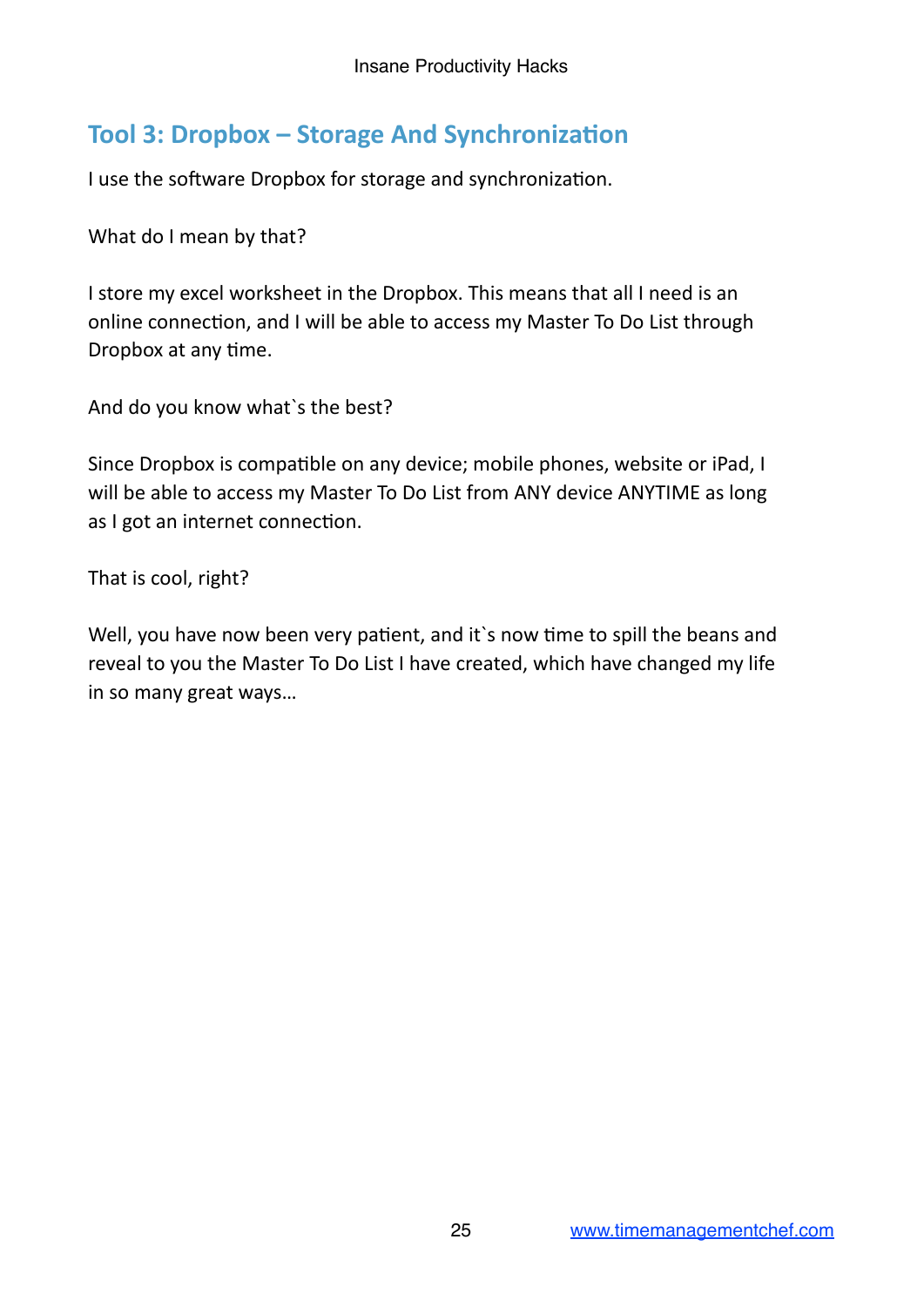## **2.3. The Basic Version**

In my previous job, working as a system administrator for one of the biggest companies in Norway, I was studying my peers.

What do I mean?

I would analyze my surroundings and find the employees that were perceived as the high achievers in the company (the people that the company considered the most valuable resources).

No person is non-replaceable. However, there are always a small group of people that are perceived as the elite group, the ones that the company would be in big trouble, if they were kidnapped by aliens or run over by a giant bull.

So, I started to observe and pay extra attention to these individuals.

I could use the word study, but that sounds a bit creepy, doesn't it?

Okay, I admit it, I was studying them (in a non-creepy way, though).

Do you know what I discovered?

#### They had a few traits in common:

- their calendar was always completely packed with meetings (literally 90 % of their weekly schedule, every week, was booked by meetings)

- when they attended meetings, they were normally not present, because they were focused on responding to important emails on their laptop

- they were always working late nights from home (probably working 70-80) hours per week)

- they were always stressed

- they had about 3-4, some even more, different positions, which meant that their workload would be about perhaps 250-300 %

- they had about 1000 unread emails in their inbox at any given time

- they had their to do tasks on multiple lists (physical notebook, document on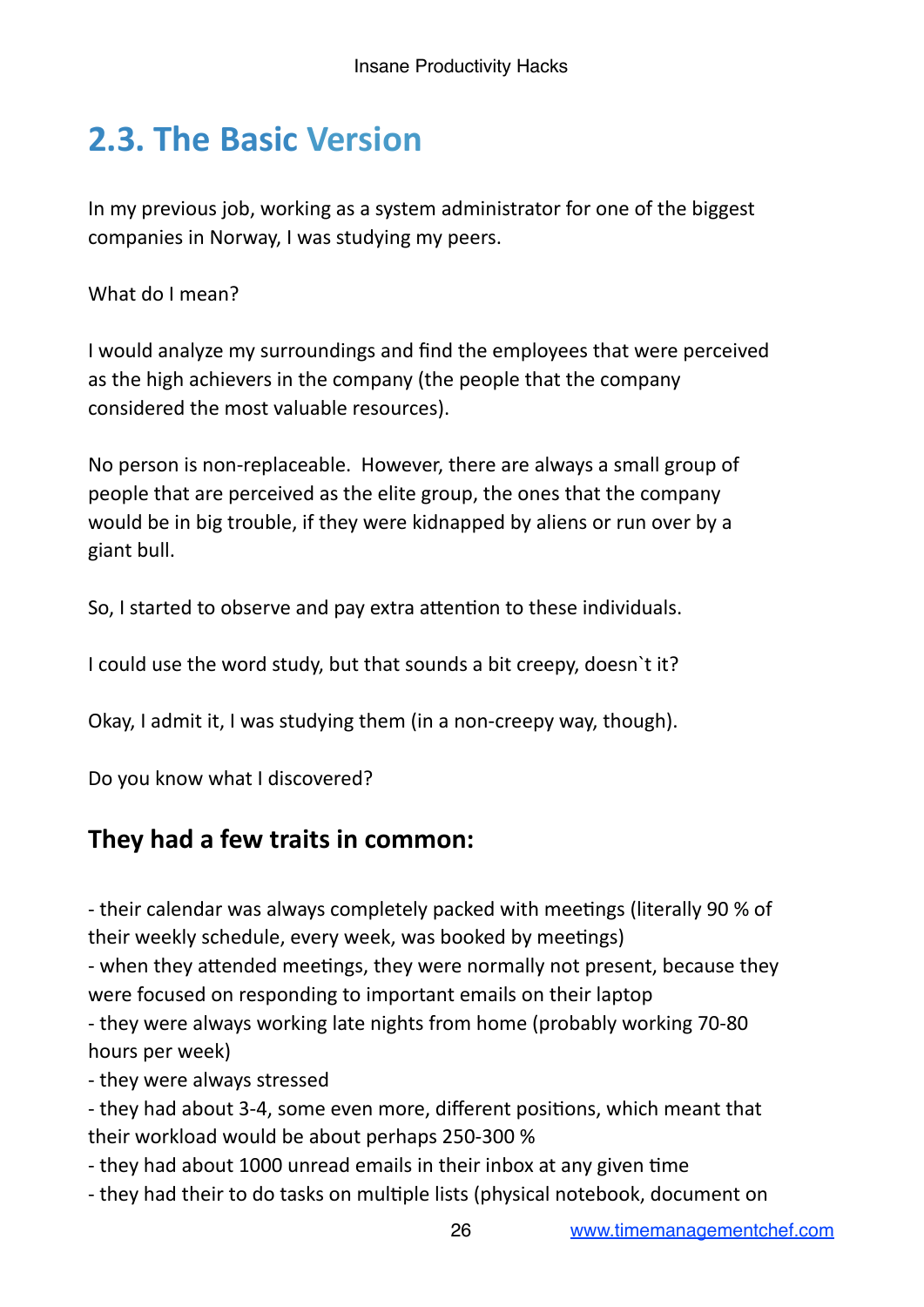their computer, post it notes, email, etc.)

So my question is, do you REALLY think that these individuals were highly productive?

You answered correctly.

The answer is heck NO!

So over to my next question...

#### **What does "master to do list" mean?**

It means to have ONE sacred to do list.

Yes, you read correctly. I said ONE.

You need to have all your important tasks collected in one list.

If you are unsure if you should put a task in your master to do list, then it's probably not that important.

The key with having a master to do list is that you have EVERYTHING that you need to do in one list.

If it's not on the list, then it's not worth doing.

You get the point.

However, having a master to do list is total useless, unless you know HOW to use it.

It's like being a hunter and you have this awesome weapon. The only problem is that you don't know how to use it. In other words: safe for the animals, and unsafe for you and your hunting friends.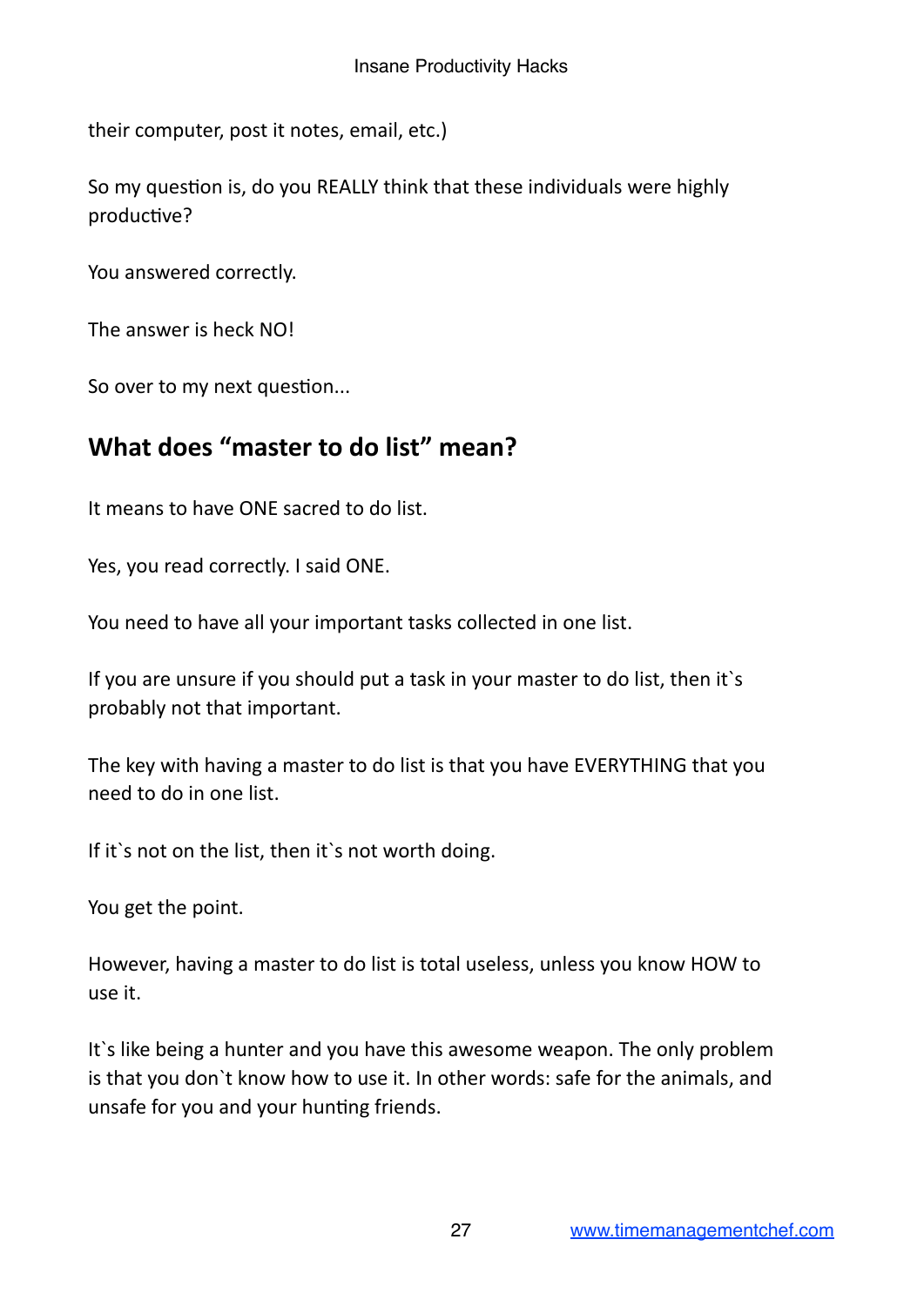#### **How to use the list**

Let me give you an introduction on how to use one of the biggest game changing tools for your productivity.

Are you ready?

Awesome, let's do it.

#### **There are 6 important elements when it comes to handling your master to do list for maximum effect:**

#### **1. Plan ahead**

You should always be planning ahead, so you don't spend the start of your day each morning (your most productive time) planning your day and rearranging your to do list.

I like to plan the next day the evening before. When the morning comes, I just take a quick look at the master to list to make sure that there has been no last minute changes.

What`s next?

Then I iust push start. I become a machine and start working systematically on my to do list, knocking out the most important tasks, one by one.

It's even better if you are able to plan your whole week on Saturday or Sunday. In addition, you can take an extra check on your to do list the night before, and then again in the morning.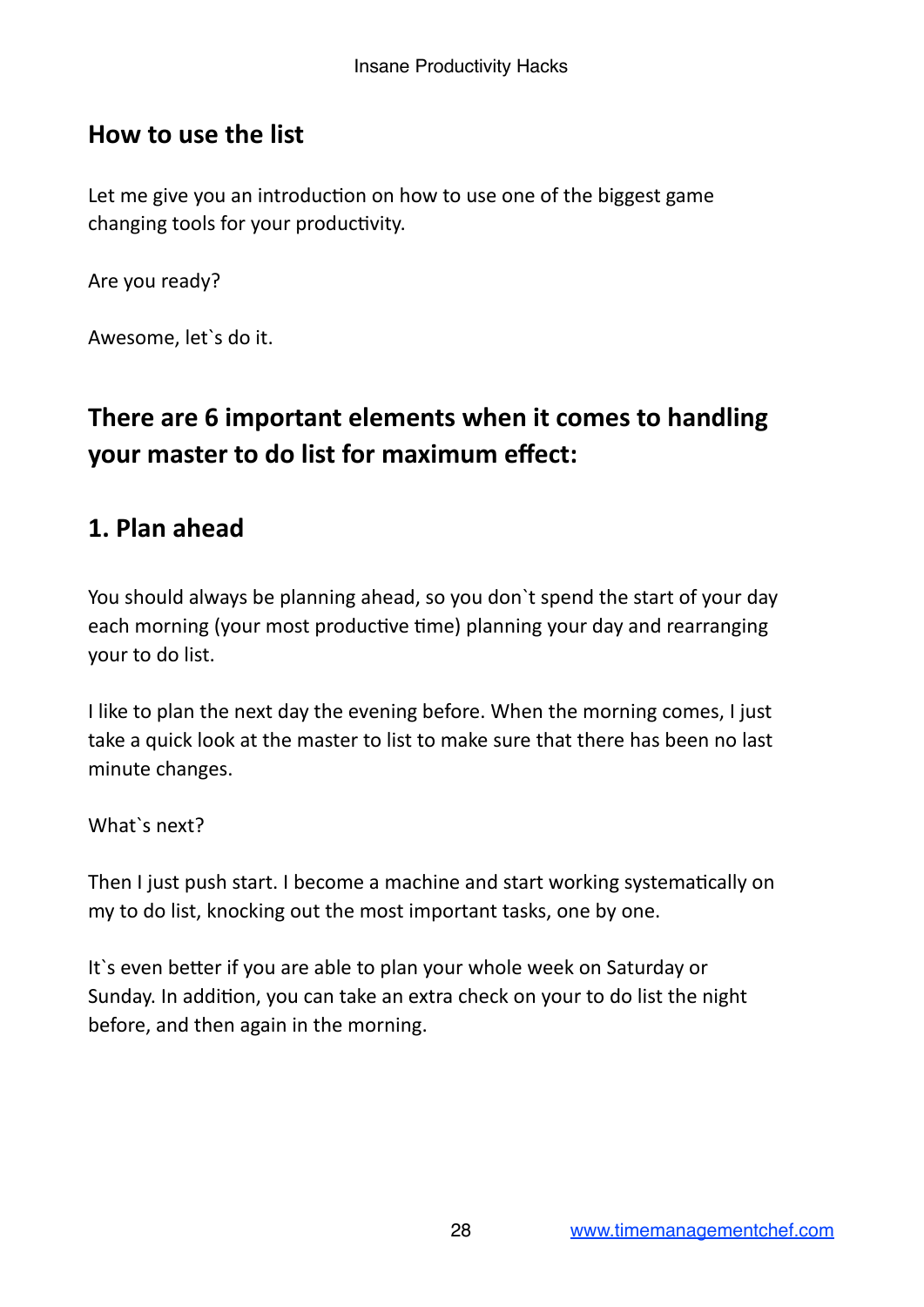#### **Example:**

Once a week - each Saturday or Sunday (plan the whole week  $30 - 60$ minutes).

Each evening before a weekday (5-10 minutes).

Each morning in a weekday before you start working (5-10 minutes).

The amount of time may of course vary from individual to individual.

**Notice:** the more time that is spent on planning the whole week (Saturday or Sunday), the less time will be spent on planning the day before.

All the high achievers plan their next day ahead, amongst them, one of my productivity mentors, Brian Tracy.

#### **2. Always keep it up to date.**

This is self-explanatory. A to do list that isn't updated is useless.

#### **3. The structure (columns and rows)**

Column 1: date, Column 2: day, Column 3: time, Column 4: activity, Column 5: checkbox and Column 6: comments.

Example:

Date Day Time Activity **Checkbox Comments** 03.03.2015 Tuesday  $08-09$  Write Blog post  $V$  Best time to post?

You can of course make your own columns, however, after years of improving my list, I find these columns to be essential.

Don't use too many columns. If they are not absolutely necessary for your to do list, don't include them.

Why?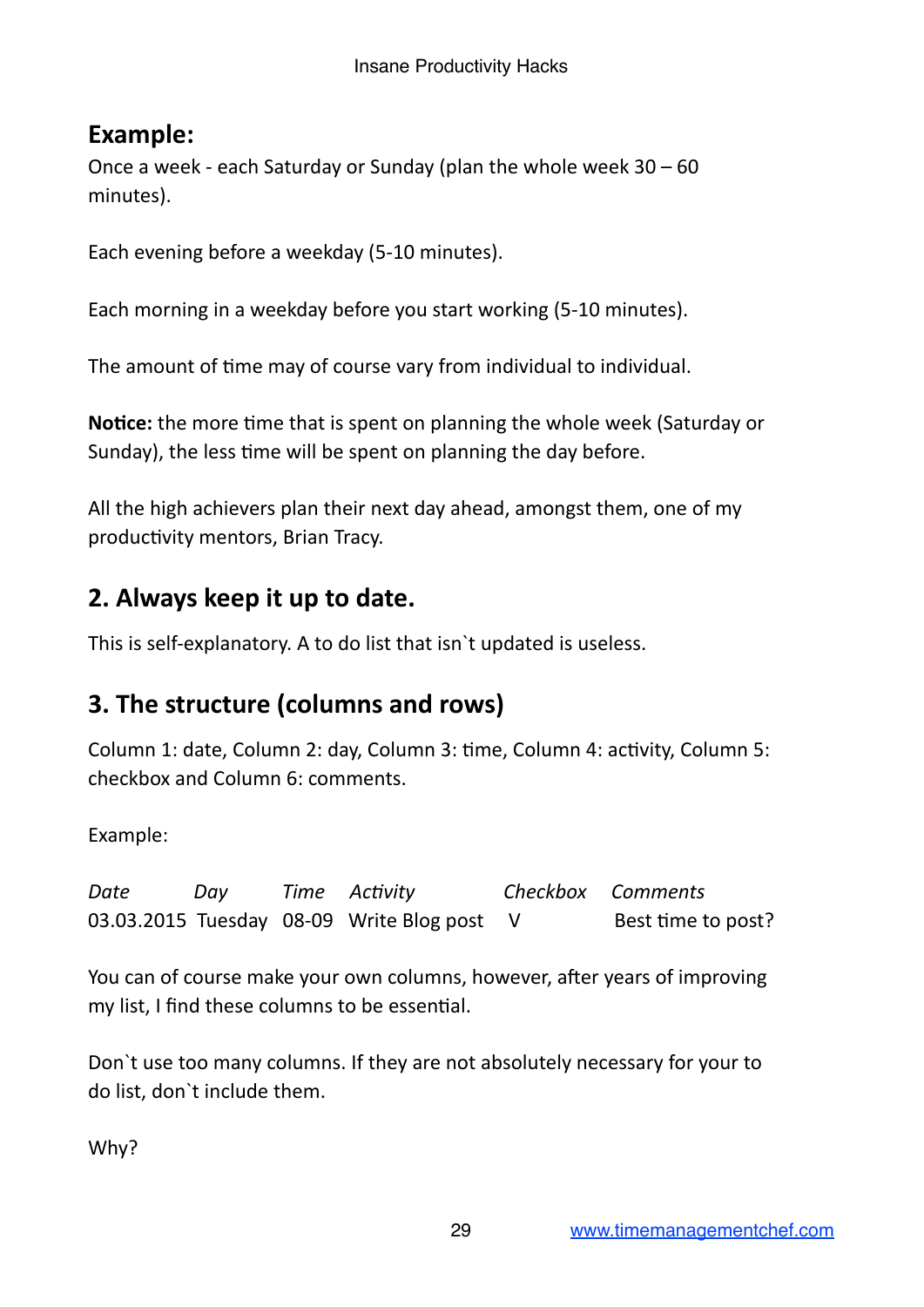It will just make your list look cluttered and you won't have the time nor energy to fill in all the extra fields. Furthermore, this can result in you having a bad feeling regarding using your humongous to do list, and then after a while, you will stop using it.

It would be quite awful if you had to spend 1 minute adding one single task to your to list. So, if you were to add 20 tasks, you spent 20 minutes in total just by adding them to your list.

That wouldn't be productive, would it?

You get the point.

Let the to do list be plain and simple. That will make it easy to use.

#### **4. How to categorize and prioritize your tasks**

Categorize and prioritize the tasks using the ABCDE method:

A :Tasks you must do - serious consequences if it doesn't get done.

- B: Tasks you should do mild consequences if it doesn't get done.
- C: Tasks you could do no consequences if it doesn't get done.
- D: Tasks you delegate.
- E: Tasks you never do.

Here is the kicker, you never do a B task before you have done all the A tasks, and you never do a C task before you have done all the B tasks, etc.

Apply the 80/20 rule: you need to identify each day, which 20% of the tasks on your to do list will give you 80 % of the results.

#### **5. How to deal with new unexpected to do activities**

See bullet point 4 above.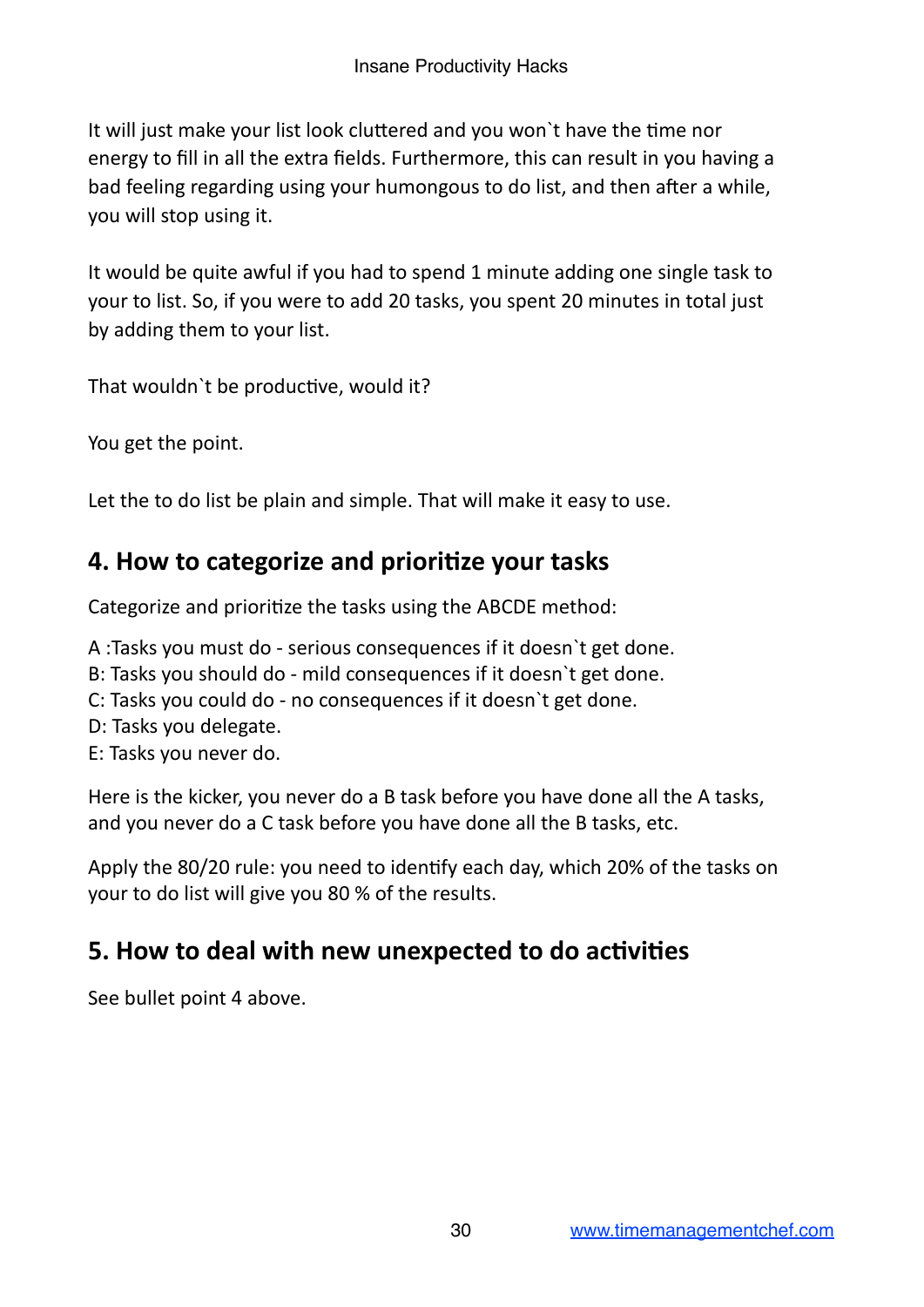#### **6. ONLY check off a task when you have actually completed the task**

This should really be a no-brainer, but I'm surprised about how many people who actually check off a task BEFORE they have completed it.

Just because it's a good feeling checking off a task, doesn't mean that you have actually done it.

When you were a kid and you were mowing a lawn or perhaps doing some other chores at home or for your neighbors in exchange for money, you didn't ask to get the money before you had done the job.

If you actually did do it. No worries, I won't tell.

The next question is: did you really get the cash before the work was done?

Most likely not.

Why?

Because it's rude.

Nevertheless, the most important thing is that you HAVE to learn to pay the price before you can get the reward.

Brian Tracy says that most people think of success like a restaurant, you order what you want, then you eat your food and then you pay.

That's not how the world works. Brian says that success is like a cafeteria: you order, you pay and THEN you enjoy your food.

Let's wrap it up.

For your own sake, don't check off the task until you have completed the tasks.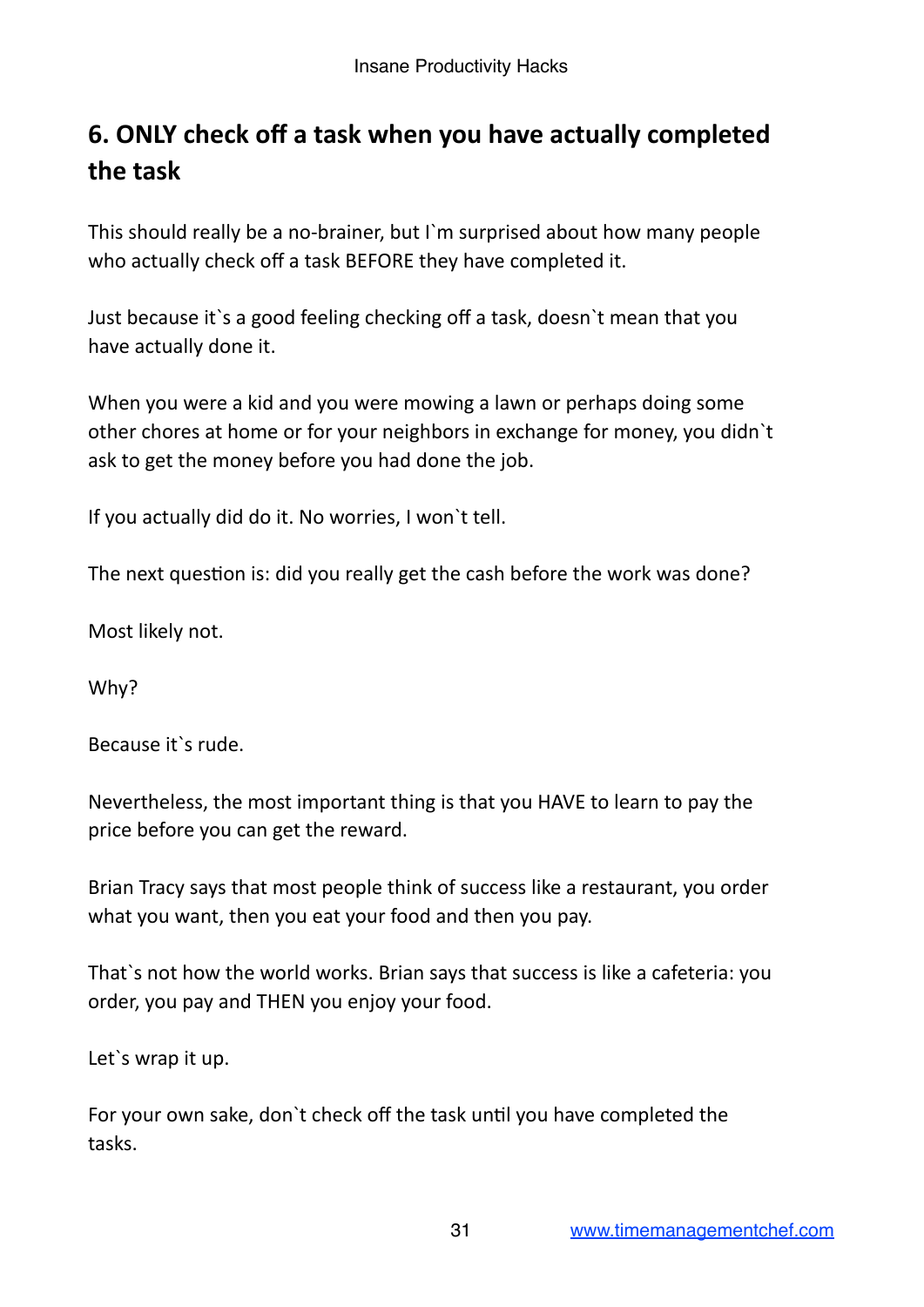#### **Disclaimer**

I just want to say that in order to get full effect of the productivity system, and in order to become as productive as you possible can, it's important that follow and apply the tips in this eBook.

Don't get overwhelmed.

Just pick one new activity and incorporate that. When it has become a habit, start with another activity, and then another one.

After a while, you will have incorporated many new habits.

The result?

You will have transformed into a productive Superman or Superwoman on steroids. 

Apply the steps and your productivity will skyrocket. The more steps you are able to incorporate, the more your productivity should increase.